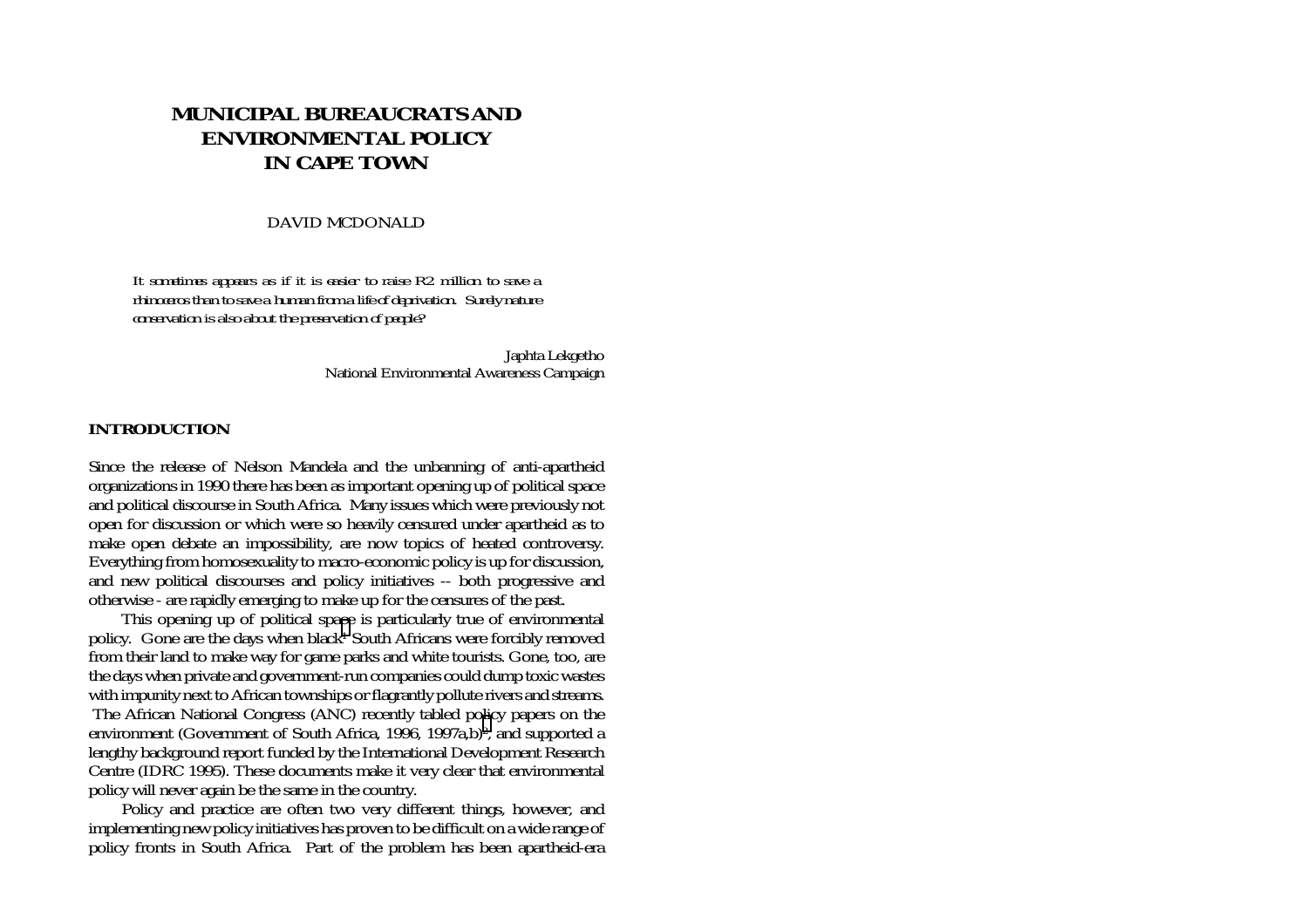bureaucrats - thousands of whom were effectively guaranteed their jobs for the duration of the post-apartheid transition due to compromises made by the ANC in negotiations with the apartheid government. These civil servants have generally been slow to adapt to the new political dispensation in the country, and in some cases, have become serious barriers to change in South Africa (Mayekiso, 1994; Cloete 1995; Cloete and Mokgoro 1995).

The purpose of this article is to illustrate, with the use of a case study of the city of Cape Town, just how much of a barrier these bureaucrats can be to the implementation of progressive environmental policy initiatives in the urban context. The article begins with a description of what is often referred to as the "brown" environmental crisis in South African cities, and briefly outlines the initiatives of the ANC to address these problems. The article then describes why municipal bureaucrats are so critical to the implementation of new urban environmental policy initiatives, followed by key findings from interviews conducted with fifty-two municipal bureaucrats in the Cape Metropolitan Area about their attitudes towards, and knowledge of, environmental problems in that city. Although these case study results cannot simply be extrapolated to South Africa as a whole, they do raise some troubling questions about the role of municipal bureaucrats in the management of the country's urban environment problems.

# **SOUTH AFRICA'S "BROWN" ENVIRONMENTAL CRISIS**

Apartheid, and the associated under-regulation of industrial activity, has had an enormous environmental impact in South Africa. As a result, South Africa is arguably one of the most environmentally degraded countries in the world today: vast tracts of land are lost every year to soil erosion and desertification; acid rain destroys crops and forests; oil spills damage marine life and coastal vegetation; over-fishing continues to deplete rich fishing grounds; and endemic species of flora are become extinct on a regular basis do to urban sprawl (Huntley et al. 1989; Durning 1990; Cock and Koch 1991; EMG 1992; Ramphele 1992; CCC 1993; Eberhard and Van Horen 1995; IDRC 1995).

It is, however, in the townships and squatter camps of the country that environmental problems are perhaps the most immediate and most lifethreatening. Over seven million black South Africans live in "shacks" constructed of cardboard and scrap metal in densely populated urban settings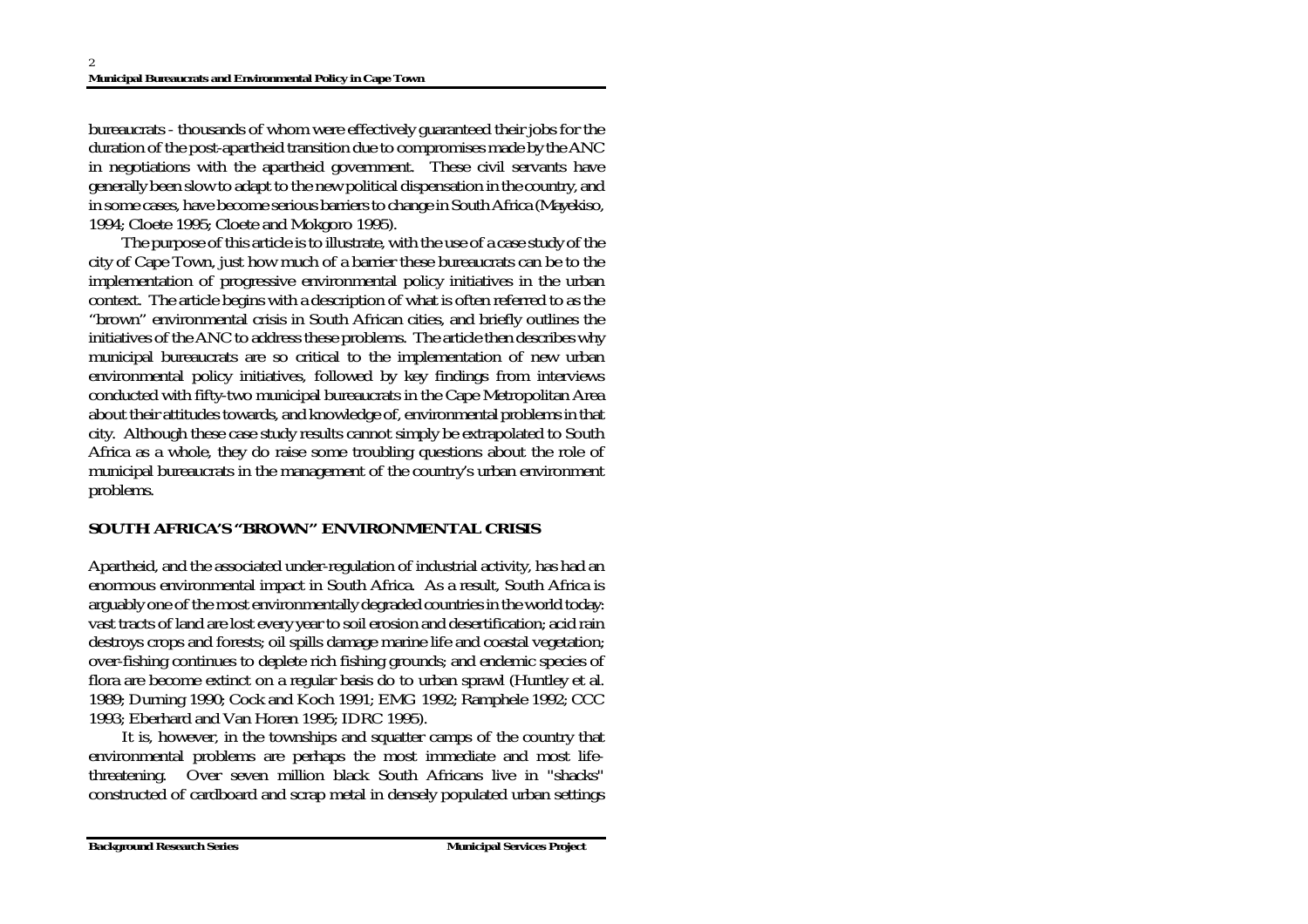#### **Municipal Bureaucrats and Environmental Policy in Cape Town**

and millions more live in poorly constructed and over-crowded formal housing. Few of these areas are adequately serviced with basic municipal services like sewerage and sanitation and many have no service facilities at all (IDRC 1992, 1- 4).

In total, "more than 12 million South Africans do not have access to clean drinking water and 21 million people do not have adequate sanitation" (ANC 1994, 28). Ten percent of the population does not have access to a toilet of any kind, one third of South Africans rely on pit latrines, and a full fourteen percent of the population have no form of refuse removal (Government of South Africa 1995b, 10). Not all of these people live in urban areas, but cities account for sixty percent of the country's population and this figure is expected to rise to seventy percent by the turn of the century (ANC 1994, 86).

The environmental implications of this lack of basic municipal services are enormous. Without adequate refuse collection, garbage quickly accumulates in open spaces and becomes infested with rats and disease. Without sewerage lines people are forced to use nearby bushes and streams as toilets, contaminating scarce water supplies. A lack of alternative fuels like electricity means that township residents (primarily women and children) must cook indoors with charcoal and wood contributing to high levels of localized air pollution and respiratory disease. Cholera, tuberculosis and diarrhoea - illnesses attributable directly to a lack of clean water and adequate sanitation - remain leading causes of illness and death amongst black South Africans. For those who experience this poverty on a daily basis, life is an environmental armageddon come true - a real-life example of the doomsday scenarios laid out in textbooks of ecology (EJNF [undated]; Khan 1991; Lawson 1991; Novamenda 1991; Lukey 1995; Vogel and Drummond 1995).

But these urban environmental problems do not stop here. Equally worrisome are the effects that a lack of basic municipal services can have on the environmental integrity of South African cities and towns as a whole. Backed-up sewage contaminates ground and surface water and can damage sensitive marine life and inshore fisheries. Cooking with biomass contributes to air pollution in the city as a whole and can lead to serious deforestation around the urban perimeter. Unplanned and unserviced housing settlements contribute to urban sprawl and the destruction of important biological and recreational areas.

What are increasingly referred to as "brown" environmental problems brown being a more appropriate metaphor than "green" to describe the kinds of environmental problems associated with backed-up sewage and dusty, treeless

3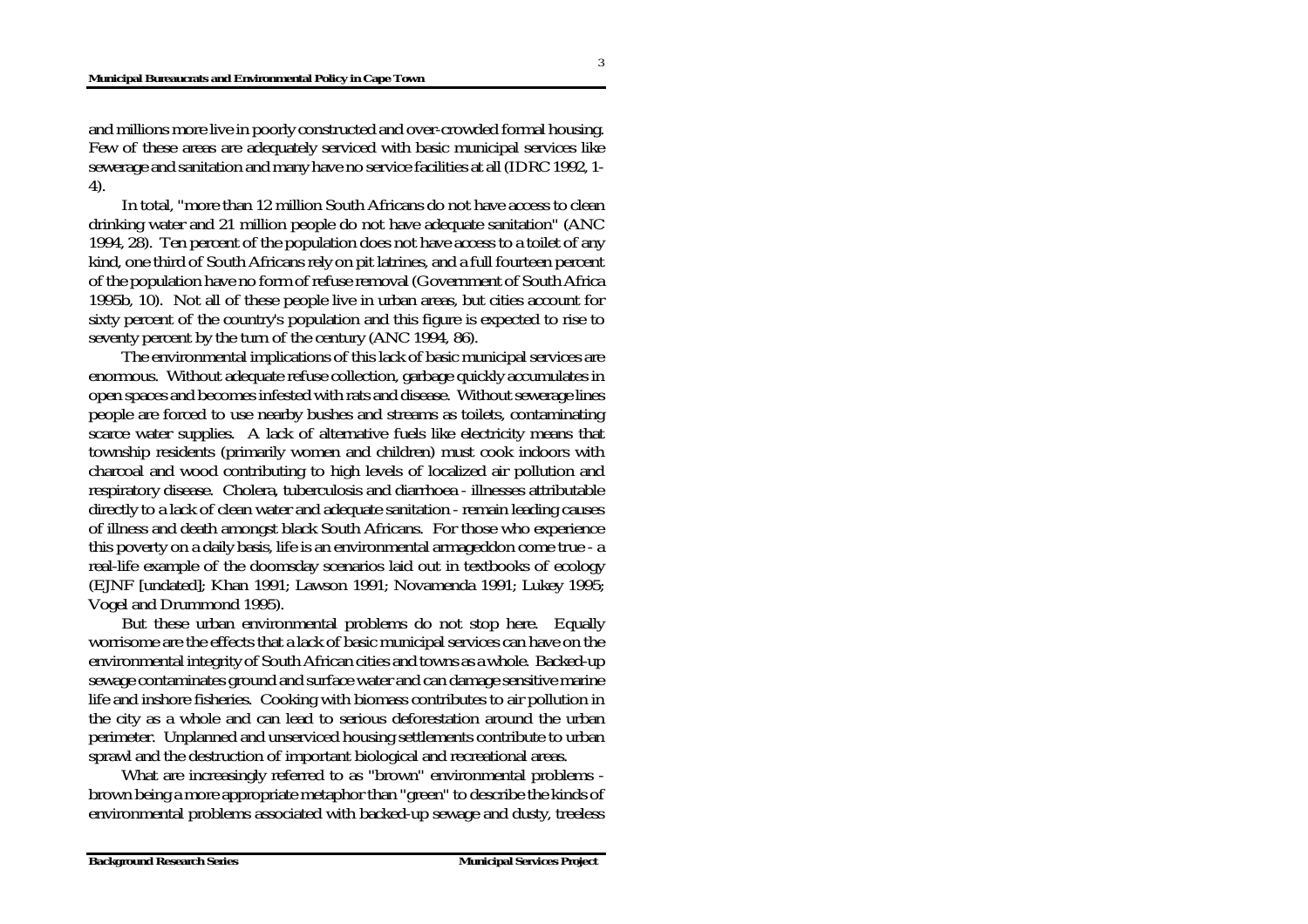streets - are perhaps the single most important environmental problems in South Africa today, and the provision of basic municipal services like sewerage and sanitation are arguably the single most important environmental initiative that the new South African government can take. This is not to suggest that green and brown environmental problems are somehow separate from one another or that green environmental concerns are not important in the country - far from it. The point being made here is that the living environments of the urban poor present the most urgent and most life-threatening environmental challenges in South Africa today.

It is therefore the provision of essential municipal services to the townships and squatter camps of the country - or the lack thereof - that will determine how well South Africa deals with its brown environmental crisis. Dealing effectively with the problem requires nothing less than a dramatic restructuring of the apartheid city and the service facilities and systems that go with it.

# **RESTRUCTURING THE APARTHEID CITY**

Historically, South African cities have been amongst the most inequitable in the world. On average, ten times as much money was spent per capita on residential infrastructure in white suburbs as was spent in the townships, and in some cases per capita expenditures on municipal services in white areas were almost twice that of cities in Europe and Australia (Ahmad 1995, 51). In the white suburbs of Cape Town, for example, water pipes, sewerage mains and electrical lines have quite literally been carved into the side of Table Mountain and reinforced with expensive soil retention barriers and on-going maintenance. Refuse is collected at least once a week, streets are kept immaculately clean, and sewage and water problems are dealt with promptly and effectively.

Meanwhile, more than one third of the city's estimated population of 3.1 million people are homeless, and a further one third are "poorly" housed (WCEDF 1995, 11). Twenty-six percent of those living in shacks in Cape Town have no access to potable water and eighty percent of the new population growth in the Cape Metropolitan Area (CMA) is in areas that are "undersupplied with basic services" like sewerage and sanitation (WCEDF 1995, 21). One in five houses has no electricity (Government of the Western Cape 1995, 20) and for many homes and shacks that do have access to basic services these facilities are overused and in a bad state of disrepair.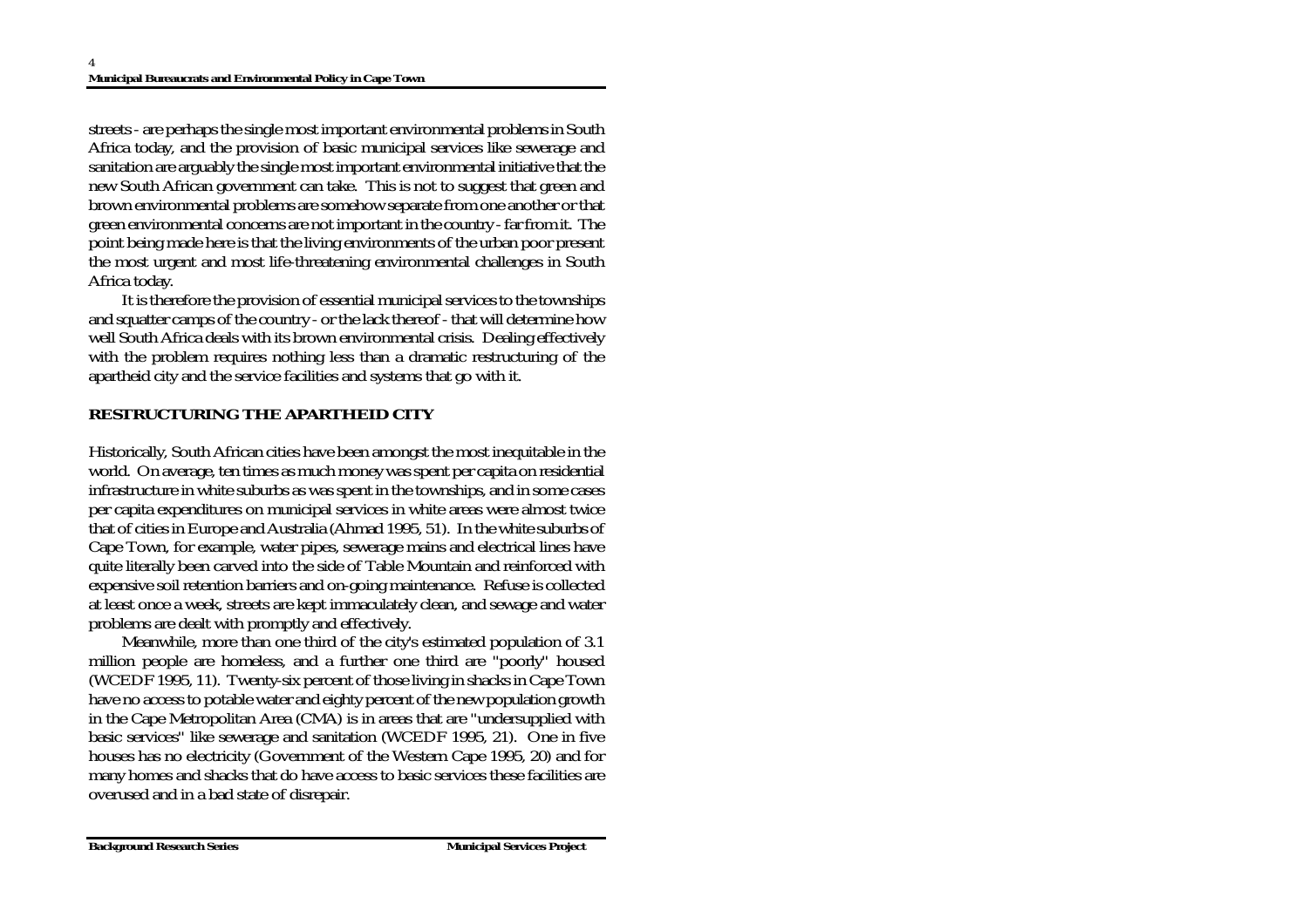In the migrant worker hostels - single-sex, multi-story dwellings built during apartheid for African labourers from the rural areas - service facilities are desperately inadequate. Up to four people have to share a single bed and the ratio of persons to toilets is as high as 56:1, resulting in "frequent blockages, which residents deal with by building barriers between the floor and the lower ends of doors to prevent the flow of sewage into their bedrooms" (Ramphele 1993, 26-9). To make matters worse, the townships and squatter camps of the Cape Metropolitan Area (CMA) are situated on the Cape Flats - an area prone to floods in the winter and blasted by sand storms in the summer.

Although the federal government was ultimately responsible for apartheid legislation, local authorities physically conducted - and in many cases developed and championed (McCarthy 1991; van Tondor 1993) - a highly fragmented and differentiated approach to urban development. Far from being a friend to environmental initiatives, local governments under apartheid were responsible for enforcing racial inequalities at the municipal level and thereby exacerbating the brown environmental crisis that the country now faces.

Local governments were also extremely fragmented, with no coordination of municipal services at a metropolitan level. In Cape Town, for example, prior to the appointment of a Transitional Metropolitan Council in Cape Town in early 1995, there were a total of twenty-five municipalities and sixty-nine decisionmaking bodies - with no metropolitan coordinating body of any kind (see Figures 1 and 2 for an outline of the Cape Metropolitan Area and its municipal government layout prior to restructuring). There were no serious efforts to coordinate metropolitan functions in the CMA (with the exception perhaps of certain security operations which were conducted by the South African Police and the South African Defence Force), and as a result, individual municipalities and other smaller bodies made decisions in a metropolitan vacuum. Land-use planning, refuse collection, sewerage treatment, stormwater maintenance, public transportation and a host of other highly sensitive environmental tasks were carried out in each individual municipality with little or no communication between them. Independent local authorities would spend millions of Rand researching locations for dump sites or maintaining sports and recreation facilities within their own jurisdictions, oblivious to the needs and constraints of neighbouring municipal areas - be they white or black. Industrial zones were often located upstream or upwind from an adjacent municipality, and residential developments would proceed without any analysis of their impact on the larger

5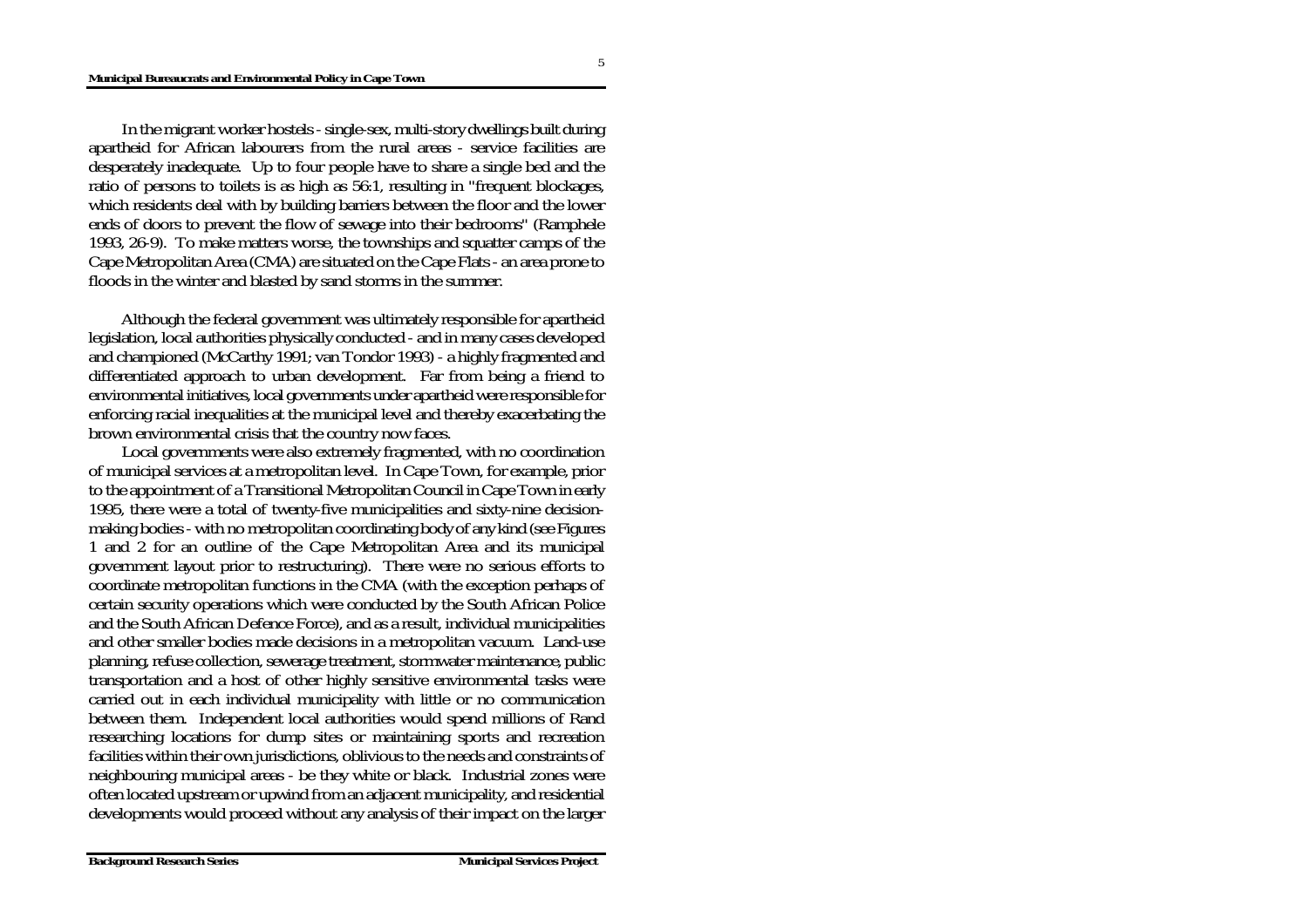watershed boundaries.[3](#page-23-0)

This kind of municipal fragmentation is not unique to South Africa of course. Most large cities in the world today have similarly complex municipal arrangements. A typical metropolitan area in the United States, for example, has about 100 different governments. However, most large cities outside of South Africa have at least had *some* form of metropolitan coordination. Formal metropolitan governments may still be the "exception to the rule", but most cities have had some kind of "cross-sectoral coalitions and collaborative partnerships" helping to coordinate municipal affairs (Sivaramakrishnan 1996, 235-8). Apartheid cities had none whatsoever.

This fragmentation of municipal authority also led to a tremendous waste of valuable municipal resources in the country - prompting the World Bank to call Cape Town in particular "one of the most inefficient cities in the world" (as quoted in WCEDF 1993, 11). Duplication of staff and equipment was rife: white municipalities right next to each other would have their own complement of urban planners, road engineers, and accountants, as well as their own refuse collection equipment, mechanical workshops and sewage treatment plants. There were no attempts to amalgamate human or capital resources and no one knew for sure exactly what resources each municipality had.

Officially, this kind of municipal planning has changed dramatically in South Africa with the introduction of the *Local Government Transition Act* in 1993 and with the completion of non-racial local government elections in June of 1996. Local governments are now required by law to ensure that *all* South Africans have access to basic amenities like sewerage, sanitation, water, and electricity (Government of South Africa 1994, 18), and Schedule Two of the Transition Act also stipulates that the planning and delivery of bulk services (eg. transport, waste disposal) should be coordinated at a metropolitan level. Provincial and national governments will monitor service standards, and will be involved in the financing and coordination of some of the major urban infrastructure initiatives, but it is at the local level that the bulk of municipal services will be planned, delivered, and maintained.

These service responsibilities make local governments an extremely important environmental player in the new South Africa. No other single body, governmental or otherwise, will be as heavily involved in service delivery to the urban poor as local governments, and hence the reason that dealing effectively with brown environmental problems will depend to such a large degree on how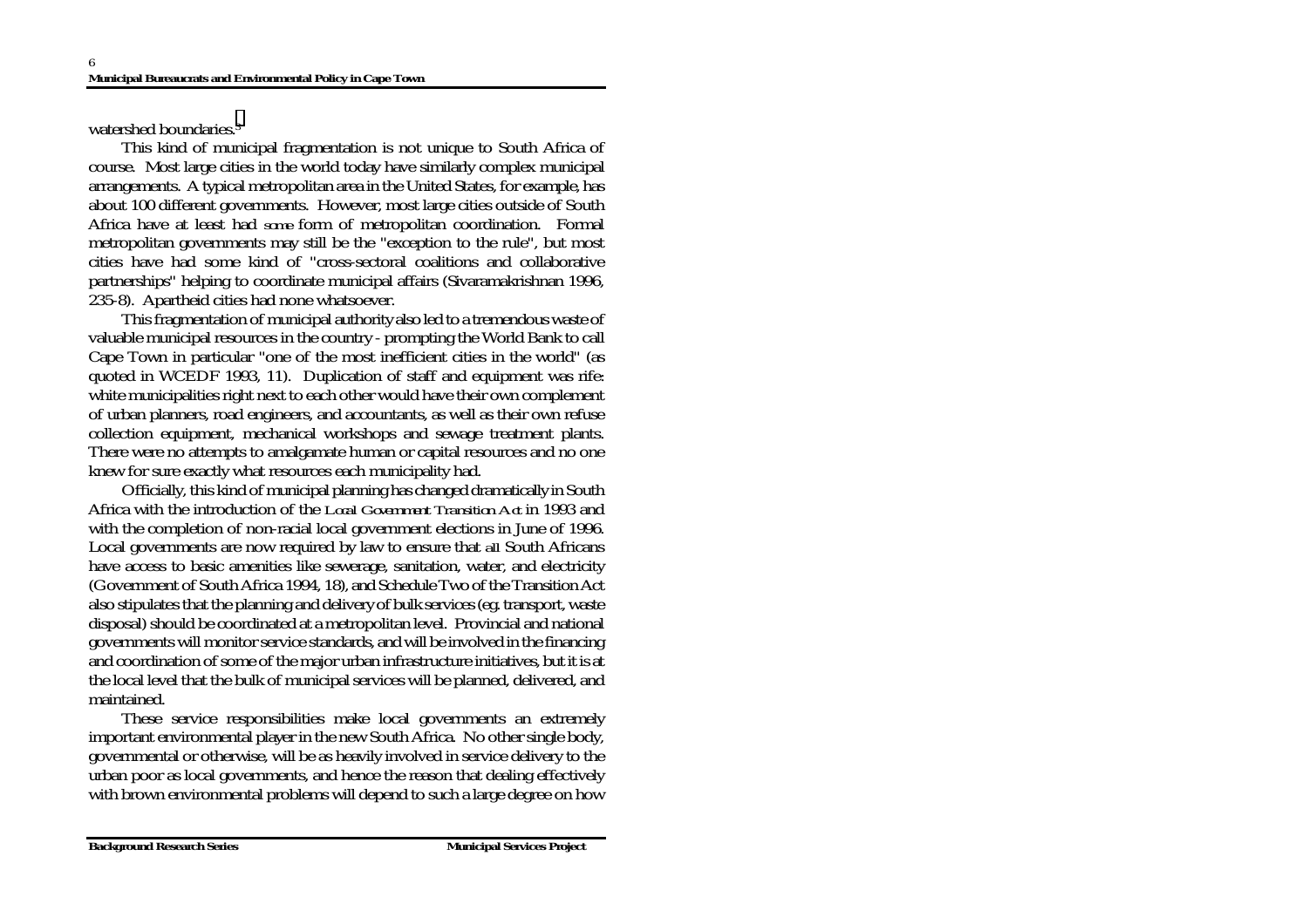#### **Municipal Bureaucrats and Environmental Policy in Cape Town**

well these authorities are able to deal with service deficiencies.

### **THE ROLE OF MUNICIPAL BUREAUCRATS**

This new-found importance for local governments means that municipal bureaucrats will play a critical role in the delivery of basic services to the urban poor and will effect the way that new systems of urban environmental governance can, or cannot, be developed. Sewerage engineers, water treatment specialists, labour supervisors, and accountants make important decisions on the kinds of services that are provided in South African cities, with short- and longterm implications for urban environmental sustainability.

Of particular importance here is the fact that civil servants in South African towns and cities have been effectively guaranteed their jobs for the next five to ten years. During the negotiations for a non-racial government and constitution at the federal level, the African National Congress (ANC) and others in the democratic movement agreed to give job guarantees to apartheid bureaucrats and clauses have been written in to various local government transition agreements stipulating restrictions on personnel changes (eg. CMNF 1994, 27).

The reasons for these job security agreements are varied. One factor was undoubtedly the desire on the part of the ANC to appease the white right-wing in the country - many of whom held senior positions of power in the civil service - in order that "they would become part of the transition process rather than resort to lawlessness and terrorism" and sabotage reconstruction and development efforts (Mayekiso 1994, 20).

But there were less sinister reasons as well. There is a real need for skilled technical and administrative personnel to manage and construct complex municipal infrastructure systems and it is largely the existing civil service who are going to have to fill these jobs. There are skilled black South Africans who can, and to some extent already have, taken up important bureaucratic positions in local government, but few black South Africans have had the opportunity to get the necessary engineering and managerial training to fill these positions, and those who did have either left the country or are being snapped up by the private sector for salaries that the public sector could never hope to match.

The ANC is well aware of this shortage of technically qualified black personnel in the civil service and has made repeated calls for skilled, white South Africans to stay in the country to help with reconstruction and development plans. This shortage is especially true at the level of local government where the

7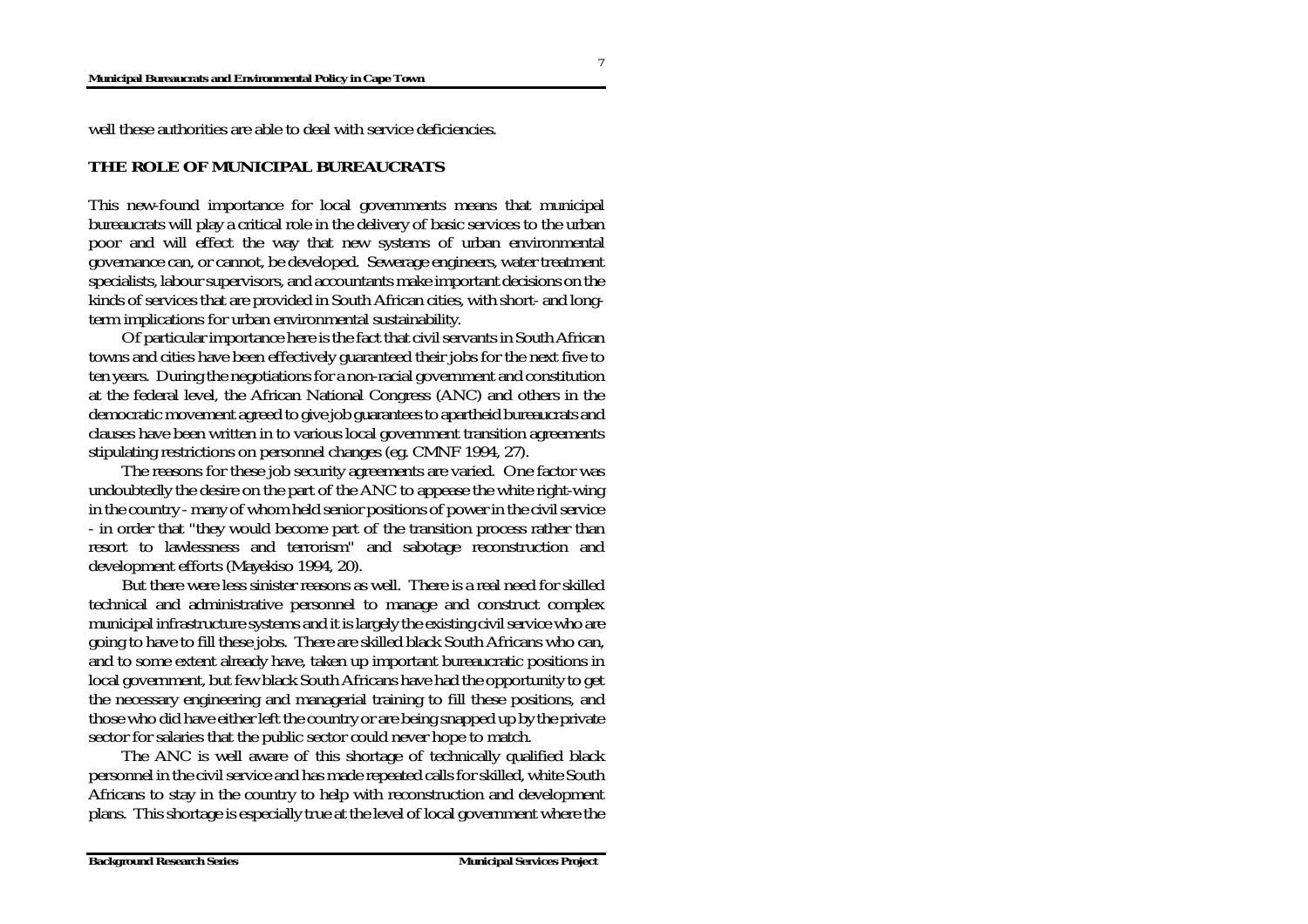townships are almost entirely dependent on the managerial capacities of the ex-White Local Authorities (WLAs). In Cape Town, the Local Government Demarcation Board negotiating new municipal boundaries went so far as to say that "there is no administrative capacity in the Coloured Townships, and whatever there was in the Black Local Authorities is severely crippled and hardly in operation". The Board went on to argue that it was "necessary to rely on the combined administrative capacities of the [ex-WLAs] to form and run an efficient administration for the entire Cape Metropolitan Council" (LGDB 1995, 58).

In one sense, Cape Town is fortunate to have such a large contingent of municipal bureaucrats. Managing the construction, delivery and maintenance of complex municipal infrastructure systems for hundreds of thousands of new consumers will require an enormous amount of technical and administrative expertise. Community organizations, no matter how well organized, simply do not have the human and financial resources needed for the massive infrastructure projects being planned for the townships and squatter areas of the city, and residents will have to rely, in part, on the municipal bureaucrats who do.

But it would also appear that municipal bureaucrats are a hindrance to the development of a more democratic, more efficient, and more equitable pattern of service delivery in the city. The same bureaucrats responsible for the maintenance of the highly fragmented and inequitable systems of service delivery that existed under apartheid are now expected to play a central role in designing and implementing new, non-racial methods of service delivery and environmental management. Not *all* civil servants will be a problem of course - there are many bureaucrats who are actively working towards a more democratic form of municipal government in the CMA - but most of the civil servants responsible for the delivery of basic services to the urban poor in Cape Town have very little knowledge about the extent of service deficiencies in the townships or the need to develop new service delivery institutions.

Most importantly, the majority of these civil servants would appear to be largely unaware of, or unwilling to acknowledge, the enormous environmental problems that exist in the townships and squatter camps of the city. As we shall see below, municipal bureaucrats in the CMA have a very limited understanding of environmental problems in the metropolitan area as a whole and make little if any - connection between poverty and environmental degradation.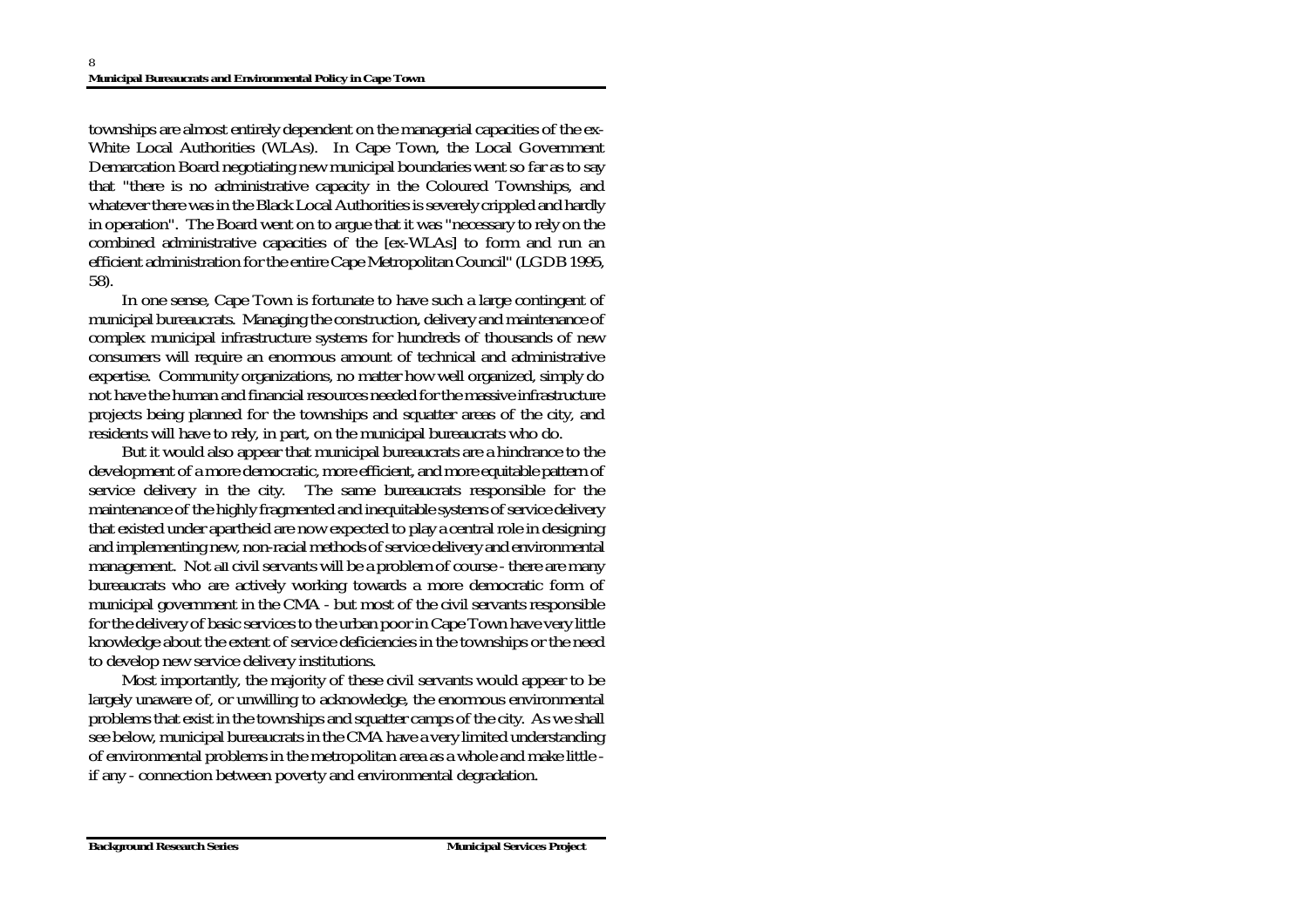## **INTERVIEWS WITH MUNICIPAL BUREAUCRATS IN THE CMA**

The remainder of this article is a summary of interviews with local government bureaucrats in the Cape Metropolitan Area and describes their responses to questions about environmental issues in that city. The interviews were conducted in early 1994 as part of a doctoral research project on local government restructuring and environmental policy in South Africa conducted by the author. All of the interviewees were informed as to the purpose of the research and assured of the confidentiality of their responses.

Three municipalities from the CMA were selected for the study. Although they cannot claim to be entirely representative of the local authorities that existed in the CMA prior to local government restructuring in 1996, they do represent the most common forms of apartheid-era municipalities from the area. The first was a large, centrally located White Local Authority (WLA). The second was a large Black Local Authority (BLA), and the third was a small WLA located on the periphery of the city. In order to preserve the confidentiality of those with whom interviews were conducted the actual names of these municipalities will not be used.

Within each of these municipalities, the focus was on the Drainage and Sewerage, Parks and Forests, and Cleansing branches (all of which fall under the Engineering Departments). The reason for choosing these particular branches is that they perform a wide range of environmentally-related services central to the discussion of brown environmental degradation (eg. sewerage, stormwater, refuse collection, tree planting). These branches are also very large, accounting for up to seventy percent of the labour [fo](#page-23-0)rce and a third of the operating budget of each of the individual municipalities.4

In terms of the individuals selected, a total of fifty-four managers were interviewed. Forty-three of these people were in middle management positions (eg. supervisors, planning technicians, depot managers) and were chosen at random from computer generated lists provided by the municipalities. Eleven of the managers were in senior management positions (Branch Managers, Assistant City Engineers, and City Engineers only). It should be noted that *all* of the senior managers from the three municipalities agreed to participate in the study and were extremely helpful in facilitating interviews with other managers.

Table One provides a breakdown of the interviewees by race, managerial rank and administrative unit. White managers make up the overwhelming majority of these interviewees because municipal bureaucracies in the CMA at

9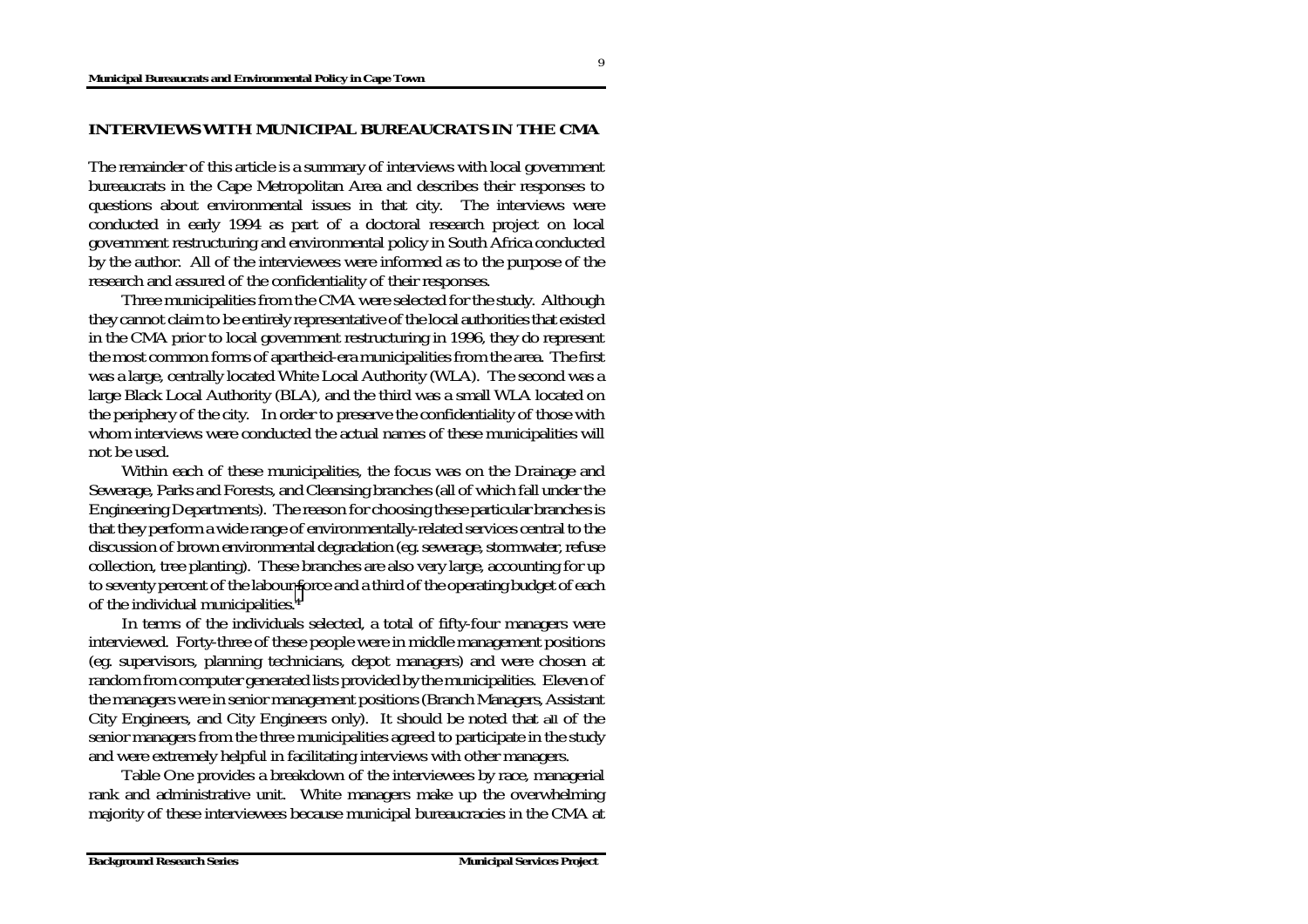the time were predominantly white (and remain so to this day). In fact, before the appointment in 1994 of a coloured City Planner at Cape Town City Council, there was not one senior black bureaucrat in any of the twenty-five municipalities in the CMA. Coloureds filled a growing number of middle-level management positions in some of the municipalities during apartheid, but there was a limit to how high these bureaucrats could go and very few moved beyond the supervisory level. Africans were practically non-existent at the managerial level and it was only as labourers and as middle-level managers in the Black Local Authorities that Africans were to be seen at all in the Cape Town municipal workforce.

Moreover, almost all of the senior and middle-level bureaucrats were men. With the exception of the community and health care departments, men completely dominate the municipal bureaucracies of the CMA. Of the Engineering Departments that were studied for this research only twelve out of a total of 272 professional staff were women (all of whom were white). Secretarial and other administrative tasks were left to women, but almost all of the policy making and financial work was the responsibility of men.

## **Table 1: Interview Selection by Race, Managerial Rank And Administrative Unit**

| <b>MANAGERS</b> | WHITE | <b>COLOURED</b> | <b>AFRICAN</b> | <b>TOTAL</b>    | ARGE             | <b>SMALL</b> | <b>BLA</b> |
|-----------------|-------|-----------------|----------------|-----------------|------------------|--------------|------------|
|                 |       |                 |                | <b>MANAGERS</b> | <b>WLA</b>       | <b>WLA</b>   |            |
| <b>MIDDLE</b>   | 23    | ⊥∪              |                | 43              | 30               |              |            |
| <b>SENIOR</b>   |       |                 |                |                 |                  |              |            |
| <b>TOTAL</b>    | 34    | ıυ              |                | 54              | $\Omega$<br>, 11 |              | 10         |

# *What was asked and why?*

Four sets of questions were asked of interviewees and interviews took approximately one hour. All interviews were conducted in the manager's office, during office hours, and in English (which everyone spoke fluently). Interview times had been arranged in advance but very little was said about the interview itself beyond the fact that they were going to be asked some questions about the environment.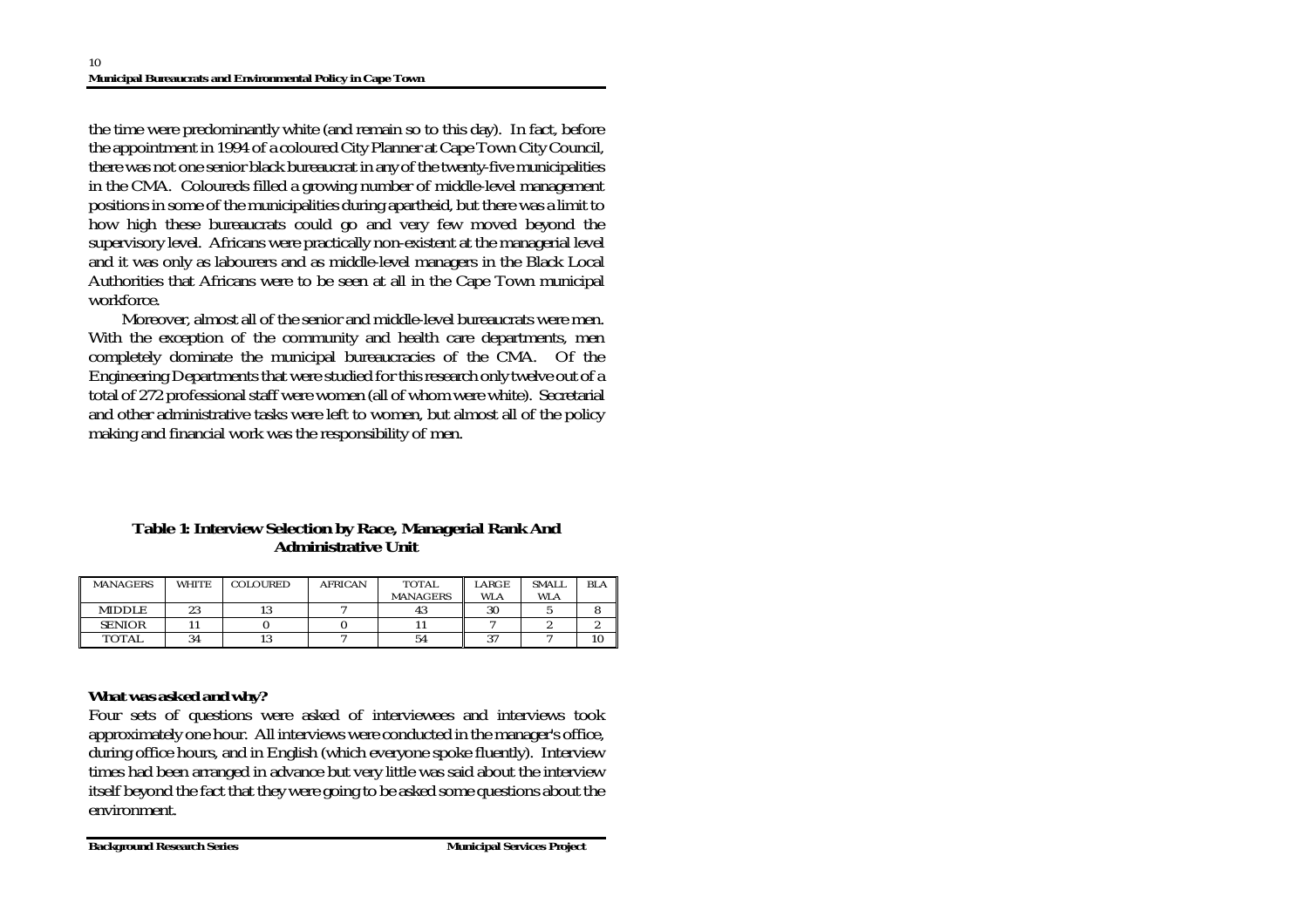The first question was very open-ended and simply asked the interviewee what comes to mind when they hear the words "environment", or "environmental problems". This was intended to give the interviewee an opportunity to describe their general impressions and insights on the subject without any outside prompting. Managers where then asked specific questions about conventional, green environmental issues (eg. nature conservation, ozone depletion, toxic wastes) to gauge their knowledge of these issues as they apply to the CMA and as they relate to their jobs as municipal bureaucrats.

Third, managers were prompted with questions about brown environmental problems, again to gauge their knowledge of these issues as they apply to the city of Cape Town and as they relate to their own daily routines as sewerage managers, road engineers, and the like. Managers were also asked about the link between a lack of basic services for the urban poor and environmental degradation more broadly speaking. Examples were used of how this link can exist and managers were asked to comment on the likelihood of these events occurring in Cape Town, how serious they were, and what could be done about them. And finally, basic demographic questions on age, sex, race, place of residence, and sources of information about environmental issues were also asked.

### *Defining the Environment*

Perhaps the most significant result of the interviews came from the very first question when managers were asked to described their own impressions of "the environment" and "environmental problems". Answers were quite varied but by and large managers took a fairly narrow view of ecology. They tended to see the environment as a place that you go to on weekends or on holidays, and as something removed from daily activity. "The environment" was depicted as an abstract concept of nature, somehow detached from human beings, where wildlife conservation and the protection of wetlands and other natural areas constitute the biggest environmental problems.

There were managers who identified the built environment as an integral part of the environmental equation, and most of the managers did make some kind of reference during the interview to the "living environment", but the overwhelming concept of the environment was one of nature conservation and the preservation of pristine landscapes.

White managers were particularly prone to this narrow view of ecology with only half of those interviewed making reference to the living environment as part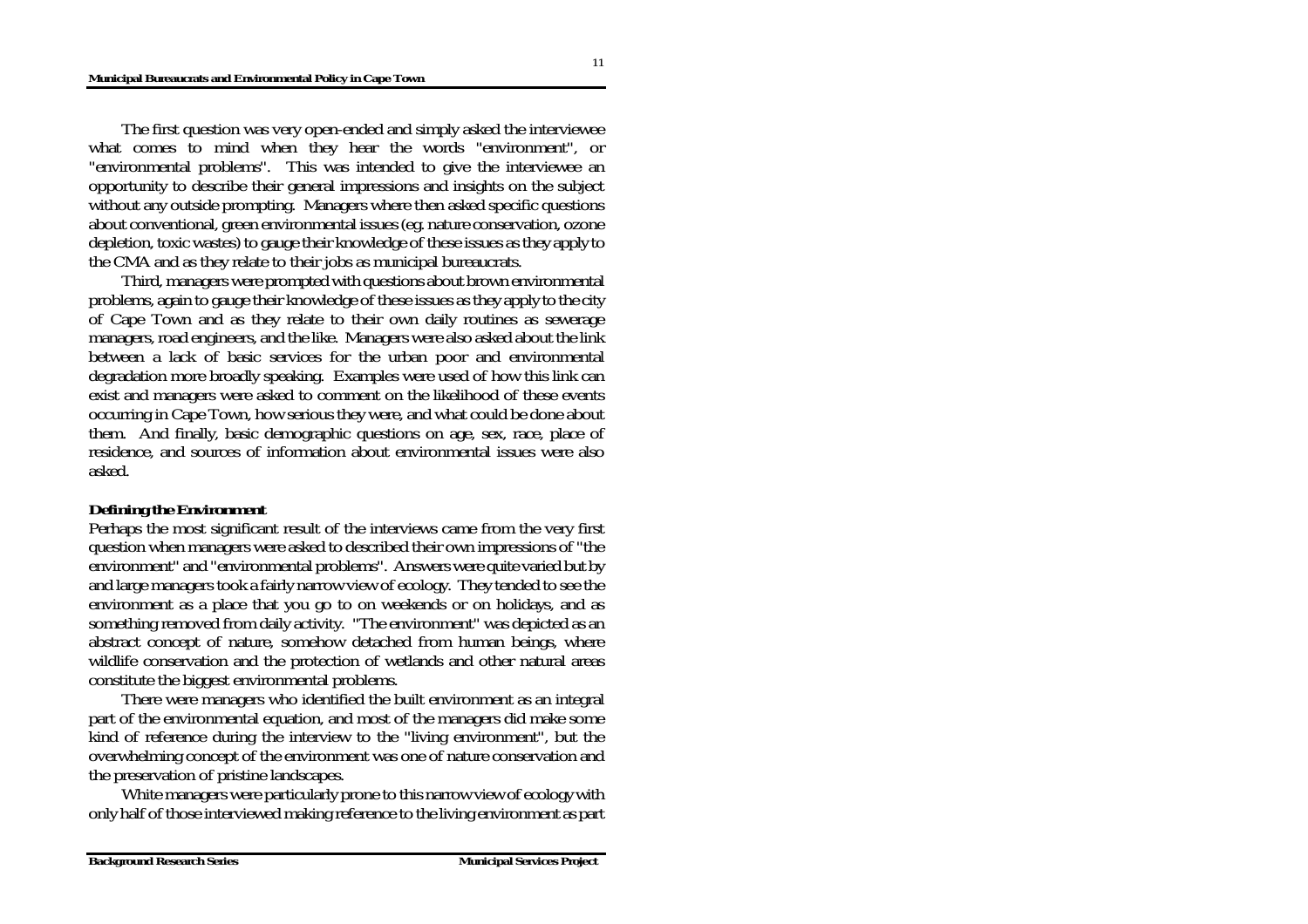of the environmental equation without any prompting from the interviewer. Coloured managers were somewhat better, with two-thirds making reference to the living environment and the need for a healthy and safe place to live. All of the African managers on the other hand made direct and immediate reference to the living environment as an environmental problem - so much so that half of the African managers interviewed did not even mention the more conventional green environmental issues that occupied the minds of their white and coloured counterparts.

Part of the reason for this narrow definition of the environment on the part of white and coloured managers would appear to stem from their sources of environmental education. Ninety-seven percent of managers said they receive their information about environmental issues from the media (television, radio, newspapers). Eighty-five percent identified television as their main source of information, with over half of all managers naming one television show in particular (a weekly environmental programme called *50/50*).

Unfortunately, mainstream media coverage of the environment in South Africa continues to be dominated by conventional, green issues. Relatively little is said or written about environmental problems in the townships so it comes as little surprise that people who get all of their environmental education from the media would develop similarly narrow perspectives.

# *Poor Knowledge of Green Issues*

Despite the attention given by white and coloured managers to the more conventional environmental concerns noted above, their levels of knowledge and awareness of these issues was not very strong. O[nl](#page-23-0)y fifteen percent of managers could be considered extremely knowledgeable5 about green environmental concerns, sixty-five percent were reasonably knowledgeable, and twenty percent had very little knowledge. Remarkably, not one manager mentioned the existence of the Koeberg nuclear power station (the country's only nuclear facility) located just fifty kilometres from the city core as an environmental hazard. Nor did any of the managers comment on ozone depletion, despite the fact that Cape Town has been exposed to increasing and dangerous levels of  $UV_A$  and  $UV_B$  radiation in the summer.

One senior manager even said that "There are no significant environmental problems in Cape Town" - apparently unaware or unconcerned about the fact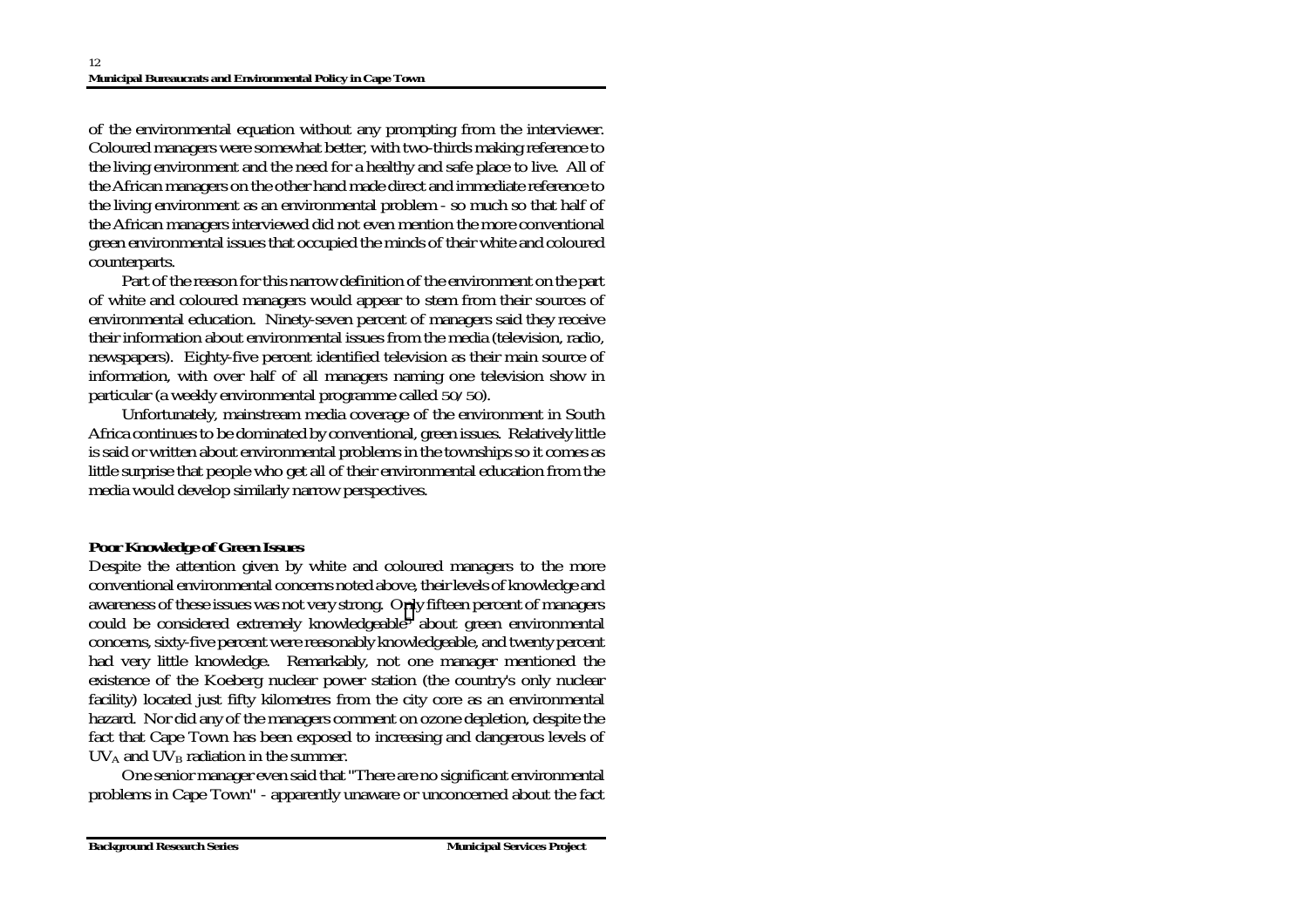that the Cape Metropolitan Area is losing one of the richest floral kingdoms in the world (Cape Fynbos) to urban sprawl; beaches are closed due to high bacteriological counts; air pollution in the winter gets trapped in a temperature inversion for days, leaving a thick yellow layer of smog over the city; and at least two serious oil spills have occurred just off the Cape Peninsula over the past three years. Civil servants were not completely unaware of these problems, but they demonstrated a fairly poor understanding of the overall range and seriousness of the green environmental problems facing the city.

When asked what they think causes environmental problems like water pollution, deforestation and the destruction of natural areas, most managers made vague references to "the pace of life", "greed", or a general "lack of environmental awareness" in the country. "Overpopulation" was also a common response, with frequent reference to the popular neo-Malthusian argument in South Africa that there are "too many blacks" using up resources and creating environmental problems.

But despite the apparent lack of insight into environmental problems in the city virtually all of the managers interviewed responded with an enthusiastic "Yes!" when asked whether these issues were important to them.

### *Poor Knowledge of Brown Issues*

Even more disconcerting were the low levels of awareness amongst municipal bureaucrats about brown environmental issues. Although, as noted earlier, almost two-thirds of managers did make some kind of reference to the "living environment" during their interviews, less than twenty percent could be considered extremely knowledgeable on the subject of environmental degradation in the townships and squatter camps. Only forty-four percent exhibited a moderately strong knowledge of the issues while thirty-seven percent demonstrated very little knowledge or understanding - even after being prompted with numerous examples from the CMA. Seventeen percent of managers were openly antagonistic to the idea of considering living conditions in the townships as "environmental" problems, with comments like "They like to live that way" and "Trying to teach an African about the environment is like trying to teach a baboon" (eight of these managers were white, one was coloured; some were in very senior management positions).

Once again, however, there is a significant racial split in these results. Virtually all of African managers could be considered extremely knowledgeable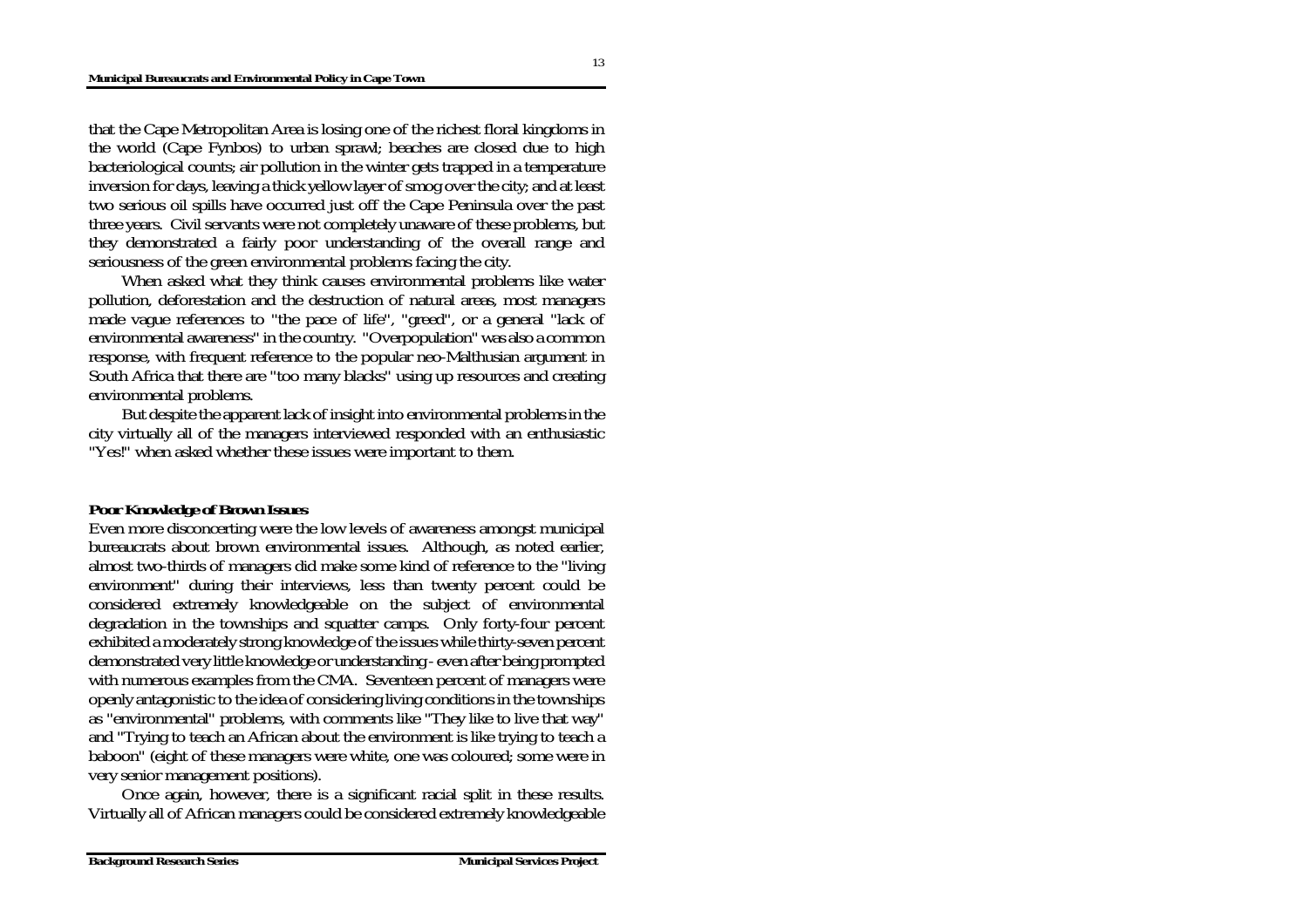about brown environmental problems, while only ten percent of white and coloured managers could be put in the same category. African managers were quick to point to brown issues as environmental priorities in their area and most made reference to these issues from the very beginning of their interview. They made the link between poverty and environmental degradation and blamed the lack of basic services in the townships and squatter camps as the primary reason for this environmental decay.

## *Linking Green and Brown*

One area, however, where there was very little difference between African, coloured and white managers was their inability to make the link between green and brown environmental problems. Forty-three percent of managers made no connection whatsoever between environmental degradation in the townships and the environmental integrity of the city as a whole - even after being prompted with several examples of how this might happen. Twenty percent of managers had what could be classified as a very weak understanding of the issues, twentyfour percent had a moderate level of understanding, and only eleven percent could be considered extremely knowledgeable. Although twenty-seven percent of the senior managers interviewed could be included in this latter category, there were also senior managers who denied any connection between poverty and environmental degradation, with one senior manager going so far as to say that "No, poverty is not a major cause of environmental degradation".

## *Environmental Racism*

There was also a palpable level of racism evident within the ranks of the Engineering Departments in the CMA - as demonstrated by some of the quotes thus far. At times this racism was very subtle, with comments about "those people" (ie. Africans and/or coloureds) not really understanding environmental issues because of their "culture". There were however some very hard lines taken about race - particularly in reference to the question of population. One manager suggested that the proper thing to do was to "sterilize the retarded ones...[because] they can really breed, eh", while another said that "Hitler wasn't necessarily right, but he did have a point [about getting rid of certain elements of the population]". Seventeen percent of the managers interviewed said that "population control" is the only way to address poverty.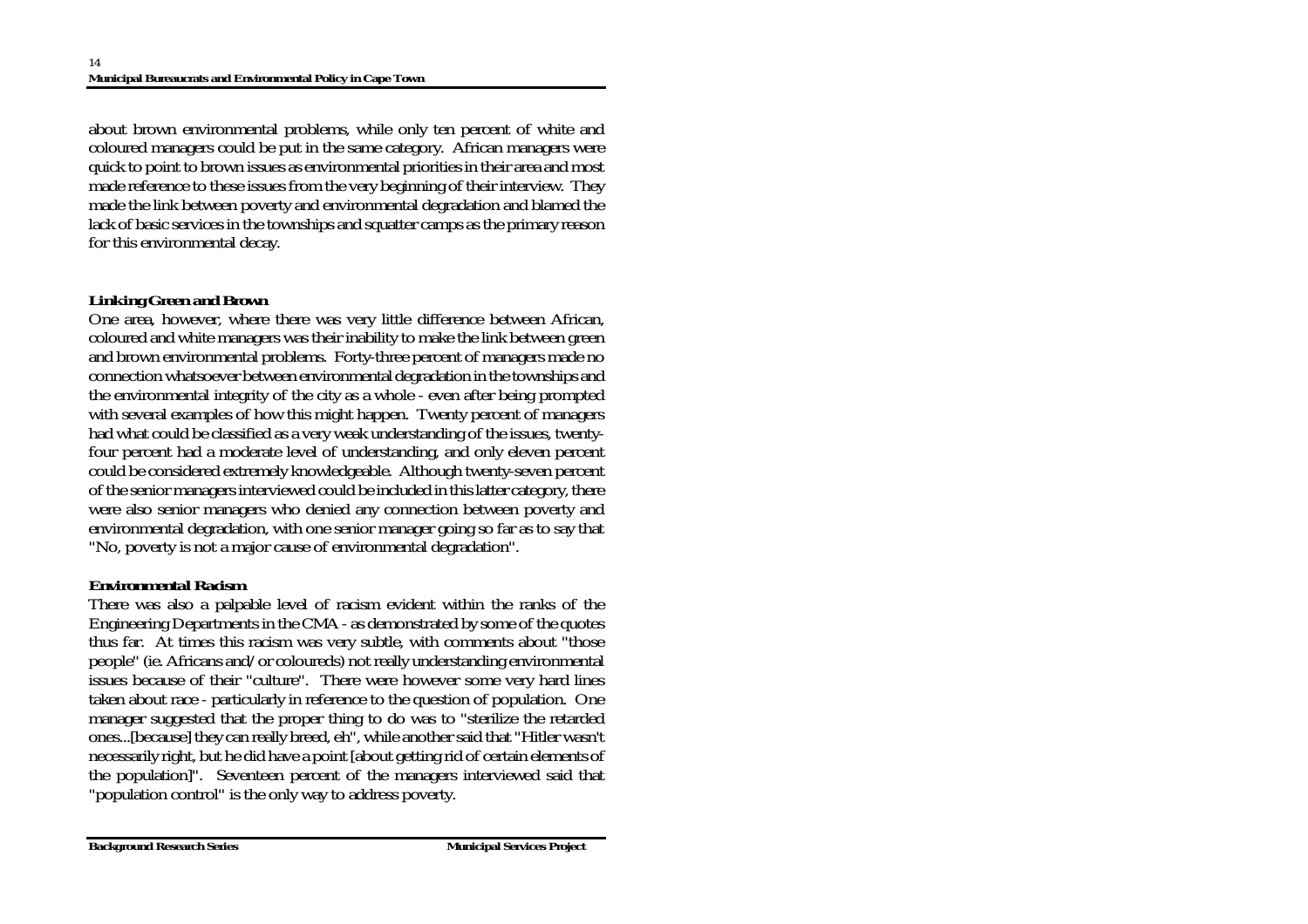Not all managers made racist comments however, and many went out of their way to reject the racial policies of the past. This was especially true of the most prominent of the senior managers interviewed and mirrors the trend in senior civil service circles throughout the country towards a more "liberal" approach to social and economic policy (Hendler 1991, 201). It should be noted, however, that almost all of the more "progressive" managers made direct reference to the need for privatization in the delivery of municipal services and an enhanced role for a market economy for job creation, and suggested that there are "lots of opportunities if people are just willing to try". Several of the senior managers interviewed discussed what they considered to be the "inevitability" of having private companies play a bigger role in the delivery of municipal services in the future. Race was not an issue for these managers, it was a question of economics and efficiency - lending support to Mzwanele Mayekiso's (1995, 30) contention that senior civil servants in South Africa are becoming increasingly "trickle-down, free-market oriented in their socio-economic philosophy".

### *A Lack of Metropolitan Awareness*

Another point to emphasize is the lack of awareness amongst civil servants of environmental issues on a *metropolitan* scale. To the extent that municipal bureaucrats were aware of urban environmental issues at all, their focus tended to be on their own immediate jurisdictions with very little recognition of environmental problems in the city as a whole. Even problems that were just outside their own municipal border might as well have been a thousand kilometres away as managers either did not know, or perhaps did not want to acknowledge, the existence of major environmental hazards that inevitably affected their own municipality as well.

Just outside of the boundary of the small WLA that was part of this study, for example, there are two large squatter settlements but not one of the seven managers interviewed raised the issue when asked about whether they had any major environmental problems related to poverty in their area. Even when asked directly about the squatter settlements, the Town Engineer pushed the question aside, saying that the squatter camps are not within his jurisdiction and that, in any case, his local authority did not have the human or capital resources to deal with the problem.

This hiding-the-head-in-the-sand routine was true of managers from the large WLA as well, where only a few of the most senior managers appeared to be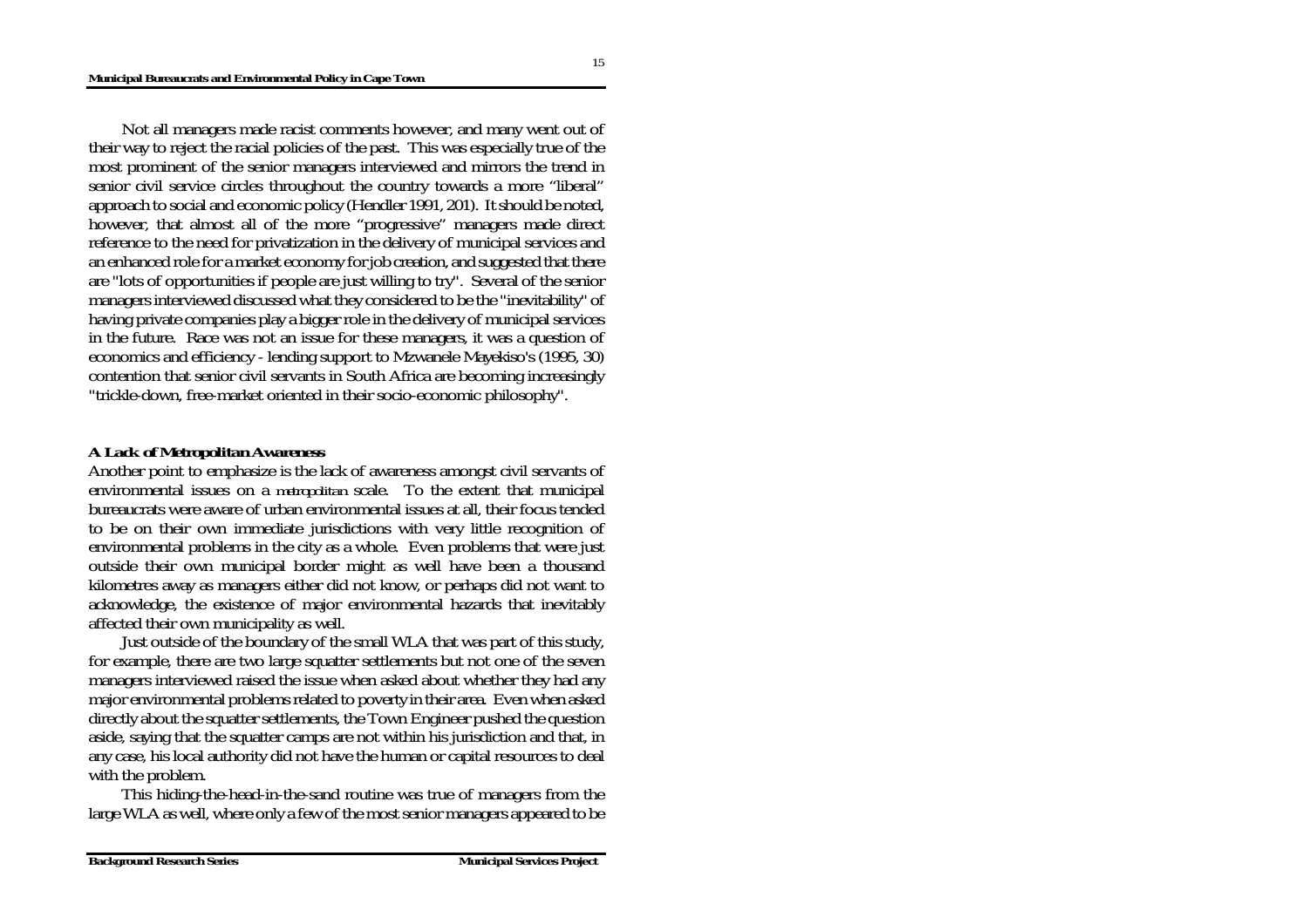aware of the extent of environmental problems outside of their own jurisdiction. The majority of managers from this WLA had nothing to say about the fragmented nature of local government services or how this might affect urban environmental management overall.

Given the history of local government in the CMA and the highly isolationist nature of individual municipalities these results were not unexpected. Municipal bureaucrats from different jurisdictions in the region have had very little contact with one another in the past, and even during the local government restructuring process it has been only a few key individuals who have been actively engaged in negotiations. The majority of managers continue to operate within the same, pre-negotiation municipal structures and mind-sets.

It was really only in the Black Local Authority that managers were well aware of their environmental position in the metropolitan structure as a whole and the need to restructure services on a metropolitan basis. Both white and African managers from the BLA expressed a keen interest in amalgamating with neighbouring municipalities in order to get help with the enormous service backlogs in their jurisdiction. African managers in particular made repeated reference to the unfair distribution of municipal resources in the CMA and the enormous differences in "the environments" of the townships and the white suburbs. African managers know very well how whites are living in the wealthy parts of the city - far more than white managers from the WLAs know about the townships or the squatter camps which they seldom, if ever, visit.

### *Attitudes Towards the Working Environment*

One final point of interest is the attitudes - or, more appropriately, the lack thereof - of municipal bureaucrats towards the "working environment" of municipal labourers. The delivery of municipal services requires manual labour and the physical act of cleaning sewers and collecting refuse can be a dangerous and unpleasant job, exposing labourers to a working environment with a wide range of health and safety risks. In the same way that the *living* environment needs to be seen as part of the overall environmental equation, so too does the space in which people often spend the longest part of their day - at work. And yet only six percent of the managers interviewed made any reference to the environment in which they or their labourers work, and none of the managers demonstrated any real insight into the issue.

By contrast, in separate interviews that were conducted with municipal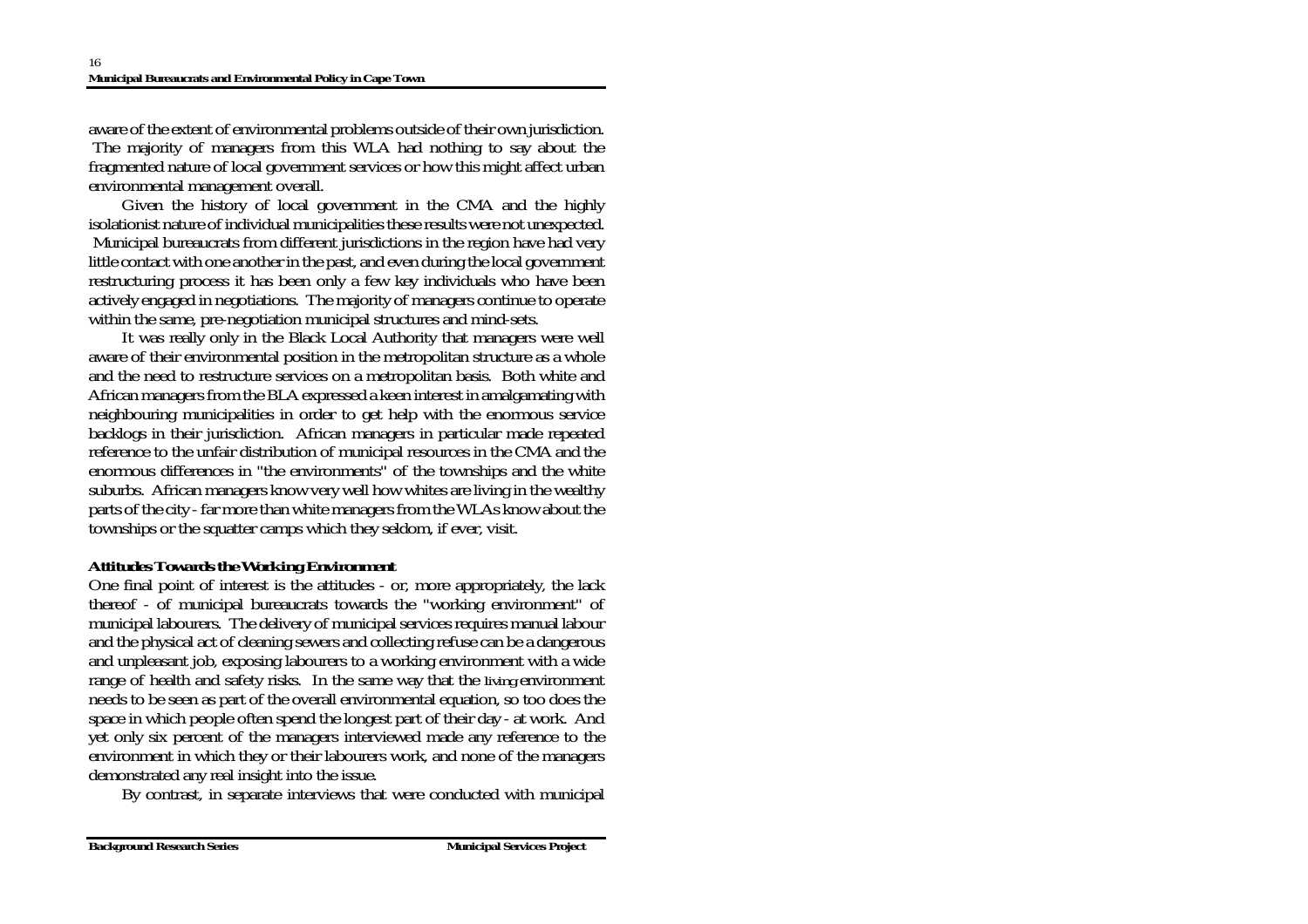labourers in the CMA as part of the larger study on municipal restructuring, seventy-five percent of these labourers made direct refere[nc](#page-23-0)e to the working environment when asked about environmental problems.<sup>6</sup> In most cases, workplace health and safety was the number one "environmental" concern of municipal labourers, with problems ranging from the use of insecticides to the handling of raw sewage. Virtually all of the labourers interviewed were exposed in one way or another to dangerous or unhealthy conditions and there were very clear health and safety risks involved.

Take for example the collection of "night soil" (a euphemism for faeces and urine that is collected in plastic buckets placed in some squatter camps to be used as toilets). There are several teams of labourers in the CMA whose job it is to collect these buckets (two hundred or more at a time), load them onto a truck, unload them at the sewage plant transfer station, dump them into a holding tank, and clean the buckets by hand. These workers are provided with the most minimal of safety gear (rubber boots and a plastic apron) and there is raw sewage constantly splashing on them and/or sitting in pools on the transfer station floor. All of the workers complained of constant headaches, skin rashes and frequent illnesses, and all of them made some kind of reference (unprompted) to the need to drink alcohol or smoke marijuana as a way to try and combat the smells.

Similar stories could be told of workers who complained about having to spray insecticides with no protective gear; having to collect dead animals on the streets and beaches with little more than a face mask and a pair of gloves; or having to clean sewers without proper ventilation systems and finding everything from colonies of rats to human fetuses in the pipelines. Even at the best of times these can be dangerous and unpleasant jobs, but in South Africa, with its abysmal record of labour relations and worker rights under apartheid, municipal labourers have been forced to do some of the most unpleasant jobs imaginable.

Although I will not pursue this discussion of an "environmental division of labour" any further in this article, it is abundantly clear that municipal labourers in South Africa not only play a critical role in the environmental systems of a city, they also bear the brunt of the environmental hazards. No urban environmental policy can possibly be complete, therefore, if it does not also take into account the working environment of municipal labourers (this would include any "selfhelp" community groups doing similar work as well). If working conditions for those doing the actual labour are unacceptable, then so too is the environmental planning behind it.

It should also be noted that managers did not take account of their own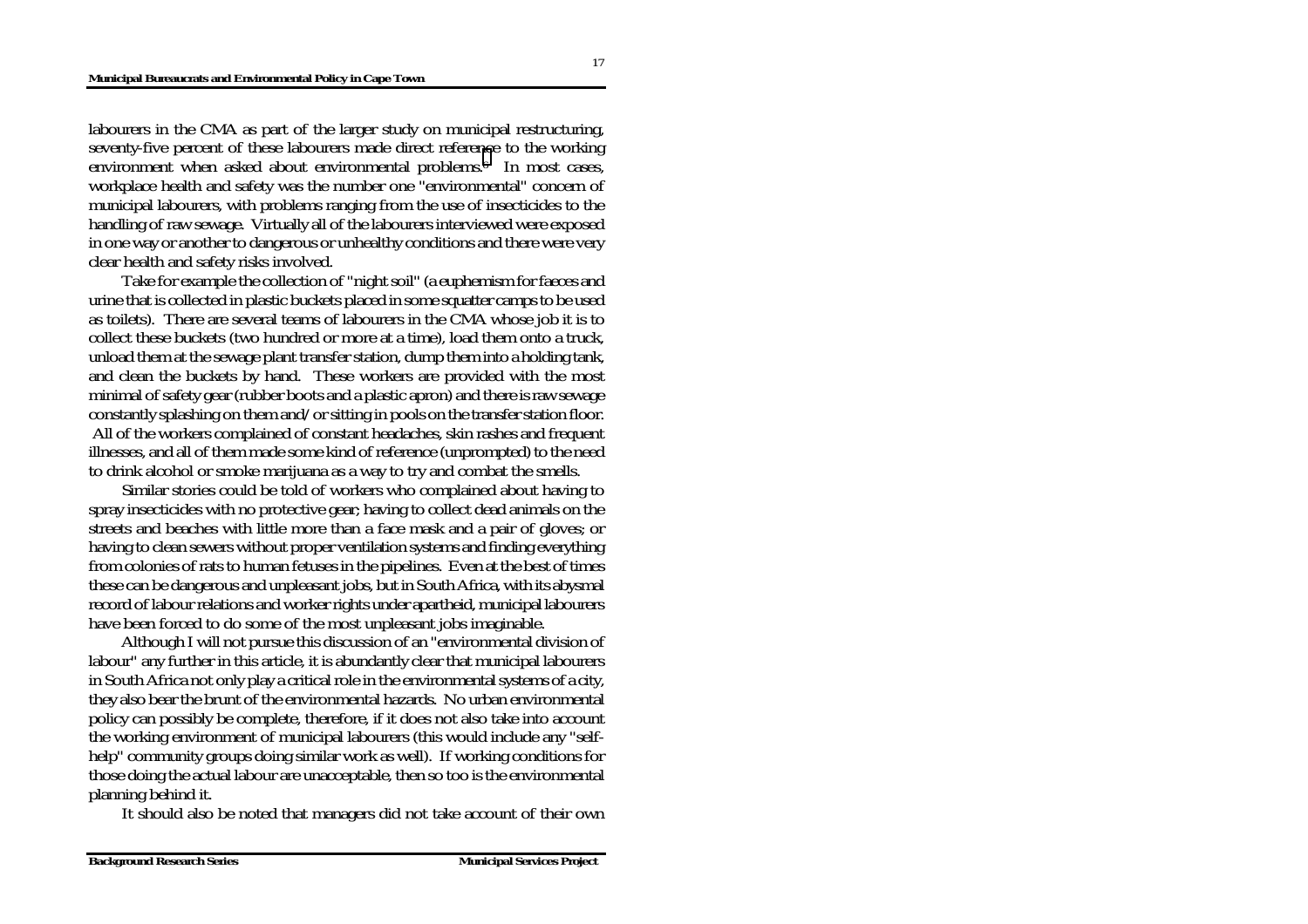unhealthy working environment during the interviews either. Although infinitely better than the conditions just described for labourers, almost all of the managers interviewed worked in stuffy offices with poor ventilation, very little natural light, and potentially carcinogenic fibres in the building and decorating materials (asbestos was, until recently, widely used in South African construction). Only one manager made any mention of these working environment hazards, and she said that her colleagues "think [she is] crazy to worry about it".

# **CONCLUSION**

The results of these interviews are a portrait of a civil service in the Cape Metropolitan Area which knows very little about environmental problems in general, even less about environmental problems in the townships, and almost nothing about the link between urban poverty and environmental degradation in the metropolitan area as a whole. There are some significant differences between white, coloured and African managers, but it is white managers who continue to hold the most senior bureaucratic positions.

This is not to suggest that a more balanced demographic representation in the ranks of the civil service in the CMA would somehow solve the problems of brown environmental degradation overnight. Even if there were enough skilled black personnel on hand to balance the bureaucracy on race and gender terms it would take years to make the transition. A new team of municipal engineers and managers cannot simply walk in and replace the existing personnel. It takes time to learn the intricacies of complex infrastructure systems (particularly in a city like Cape Town where services are so fragmented) and there is an inertia to bureaucratic procedure that also takes a long time to change.

What is clear is that Cape Town's stock of apartheid-era civil servants will remain an integral part of municipal decision making well into the foreseeable future. These bureaucrats will have to conform to certain standards and expectations for the delivery of basic services to the urban poor, but it will be an on-going struggle to bring a more environmentally just and sustainable pattern of service provision to the townships and squatter camps of the CMA.

Recognizing these barriers to change, and developing strategies for a more democratic and more equitable approach to urban development at the municipal level, pose some of the greatest challenges for South Africa's relatively small, but rapidly expanding, environmental justice movement.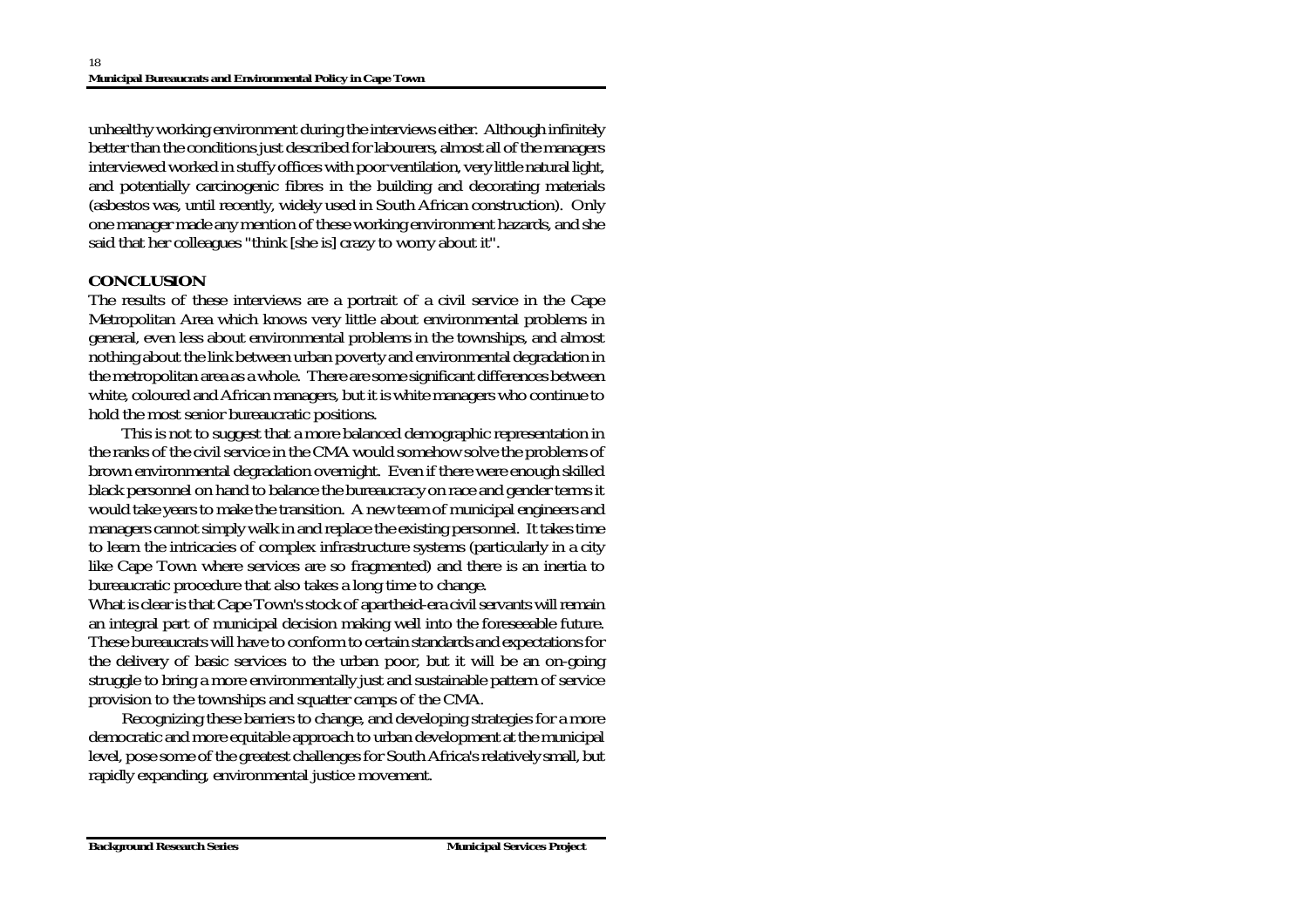#### BIBLIOGRAPHY

- Ahmad, Junaid. 1995. "Funding the Metropolitan Areas of South Africa." *Finance and Development*, September.
- ANC (African National Congress). 1994. *The Reconstruction and Development Programme*. Johannesburg: Umyanyano Publications.
- CCC (Cape Town City Council). 1993. *The Environmental Evaluation for the Cape Metropolitan Area*. Cape Town: CCC.

Cloete, Fanie. 1995. *Local Government Transition in South Africa*. Pretoria: J.L. van Schaik.

Cloete, Fanie and Job Mokgoro (Eds.). 1995. *Policies for Public Service Transformation*. Cape Town: Juta and Company.

CMNF. 1994. *Cape Metropolitan Negotiating Forum Agreement*. Cape Town: Mallinicks.

- Cock, Jacklyn, and Eddie Koch (Eds.). 1991. Going Green: People, Politics and the Environment in South Africa. Cape Town: Oxford University Press.
- Durning, Alan. 1990. "Apartheid's Environmental Toll." *Worldwatch Paper*, no. 95. Washington: World Resources Institute
- Eberhard, Anton and Clive van Horen. 1995. *Poverty and Power: Energy and the South African State*. Johannesburg: Pluto Press.
- EJNF (Environmental Justice Networking Forum). Undated (quarterly newsletter) *Environmental Justice Networker*. Scottsville: EJNF.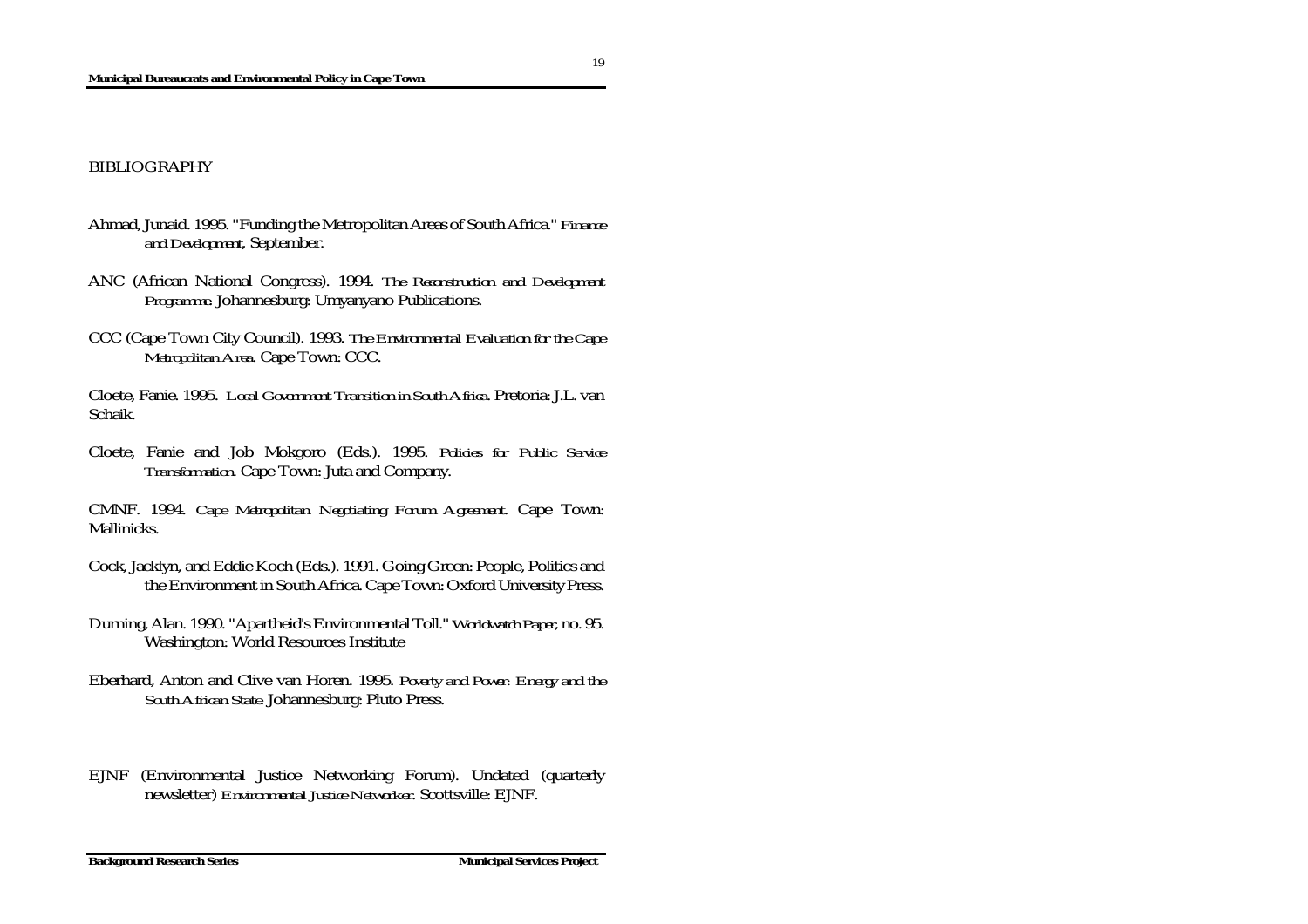- EMG (Environmental Monitoring Group). 1992. *Towards Sustainable Development in South Africa*. Cape Town: EMG.
- Government of South Africa. 1994. *Government Gazette [Reconstruction and Development Programme White Paper]*. Cape Town: Government Printer.
- ---. 1995. *Municipal Infrastructure Investment Framework*. Pretoria: Government Printer.
- ---. 1996. *An Environmental Policy for South Africa: Green Paper for Public Discussion*. Cape Town: Government Printer.
- ---. 1997a. *White Paper on the Conservation and Sustainable Use of South Africa's Biological Diversity.* Cape Town: Government Printer.
- ---. 1997b. *White Paper on Environmental Management Policy*. Cape Town: Government Printer.
- Government of the Western Cape. 1995. *Provincial Government Western Cape: RDP Policy Document (Draft for Public Discussion)*. mimeo.
- Hendler, Paul. 1991. "The Housing Crisis." in *Apartheid City in Transition*, Richard Humphries, Khehla Shubane and Mark Swilling (Eds.). Cape Town: Oxford University Press.
- Huntley, Brian Roy Siegfried, and Clem Sunter. 1989. *South African Environments into the Twenty-First Century*. Cape Town: Human and Rousseau.
- IDRC. 1992. *Cities in Transition: Towards an Urban Policy for a Democratic South Africa*. Ottawa: IDRC.
- ---. 1995. *Building a New South Africa: Environment, Reconstruction and Development*. Ottawa: IDRC.
- Khan, Farieda. 1991. "Environmental Sanitation." in *Restoring the Land: Environment and Change in Post-Apartheid South Africa*, Ed. Mamphela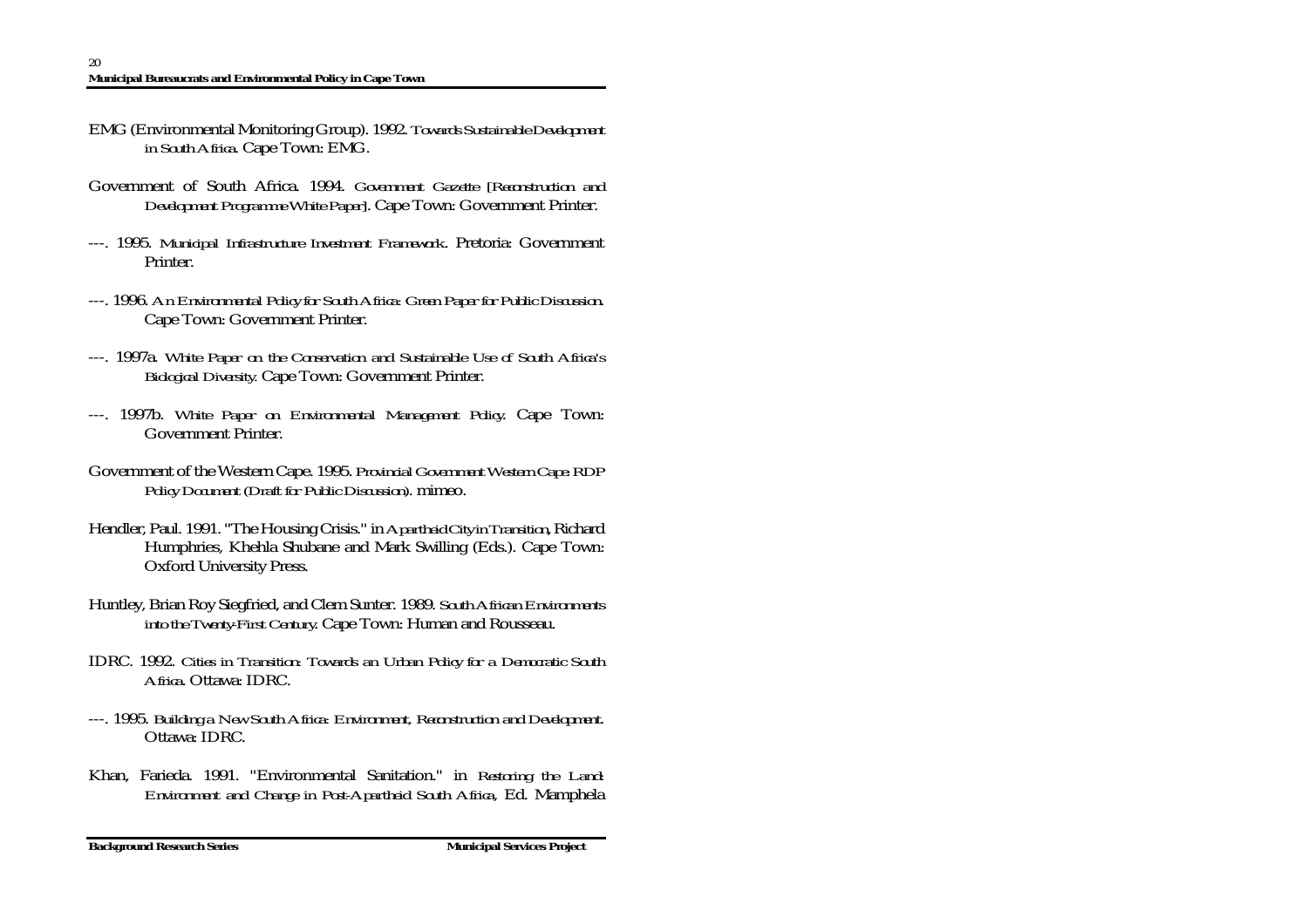#### **Municipal Bureaucrats and Environmental Policy in Cape Town**

Ramphele. London: Panos Institute.

- Lawson, Lesley. 1991. "The Ghetto and the Greenbelt: The Environmental Crisis in the Urban Areas." in *Going Green: People, Politics and the Environment in South Africa*, Eds. Jacklyn Cock and Eddie Koch. Cape Town: Oxford University Press.
- LGDB (Local Government Demarcation Board for the Western Cape). 1995. *Report No. 13: Proposed Substructure Boundaries for the Cape Metropolitan Area*. Cape Town: LGDB.
- Lukey, Peter. 1995. *Health Before Profits: An Access to Trade Unions and Environmental Justice in South Africa*. Johannesburg: EJNF.
- Mayekiso, Mzwanele. 1994. "From the Trench to the Table." *Work in Progress*. No. 95.
- ---. 1995. "Bell Curve, South Africa Style: Rewriting the Civics Movement." *Southern Africa Report.* 10, No. 3.
- McCarthy, Jeff. 1991. "Class, Race, and Urban Locational Relationships." in *Apartheid City in Transition*, Eds. Mark Swilling, Richard Humphries, and Khehla Shubane. Cape Town: Oxford University Press.
- McDonald, David. 1994. "Black Worker, Brown Burden: Municipal Labourers and the Environment." *South African Labour Bulletin.* 18, No. 5.
- Mathiane, Novamenda. 1991. "Blighted Environment." in *Restoring the Land: Environment and Change in Post-Apartheid South Africa*, Ed. Mamphela Ramphele. London: Panos Institute.
- Ramphele, Mamphela (Ed.). 1991. *Restoring the Land: Environment and Change in Post-Aparthied South Africa*, London: Panos Institute
- ---. 1993. *A Bed Called Home: Life in the Migrant Labour Hostels of Cape Town*. Cape Town: David Philip.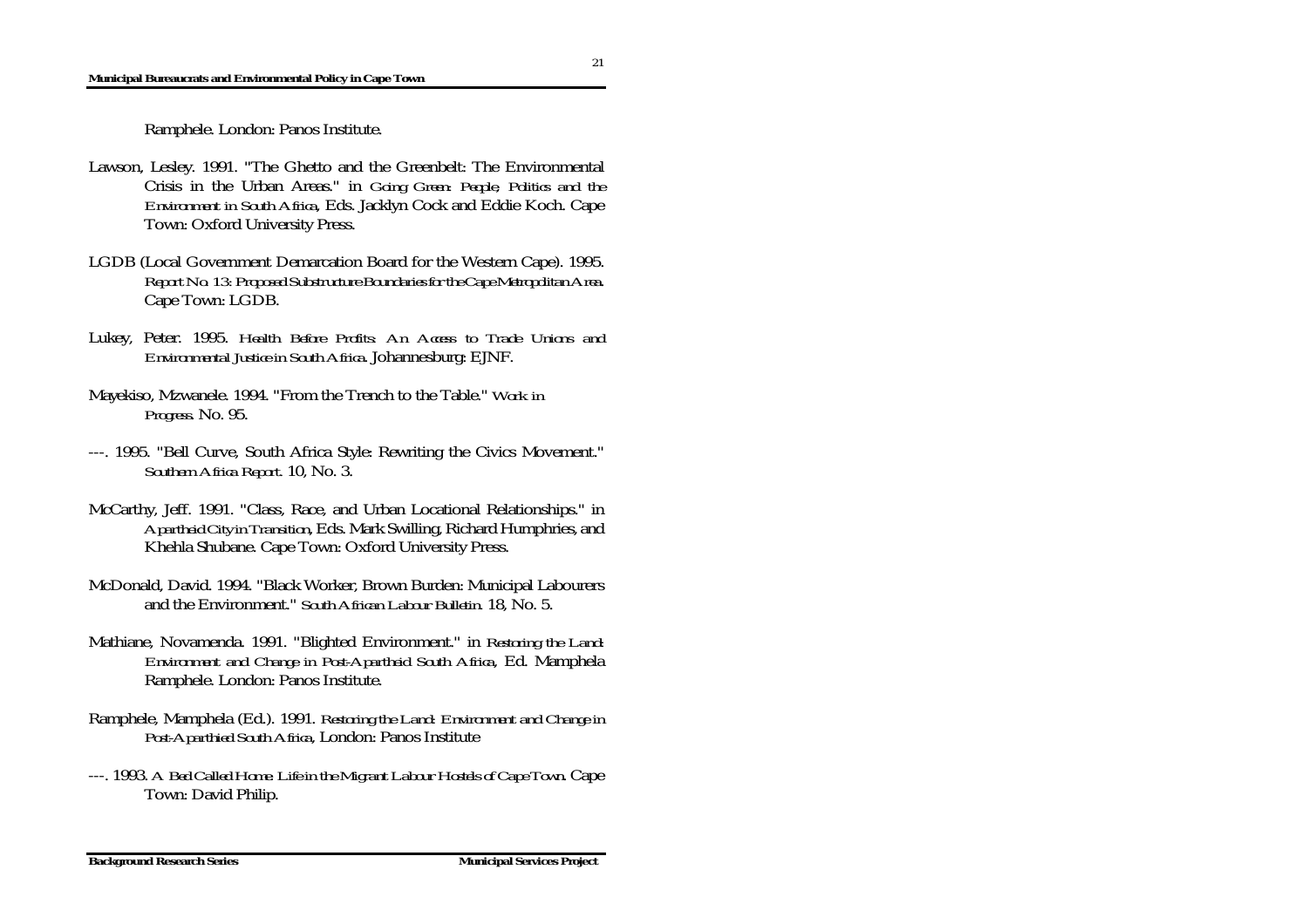- Sivaramakrishnan, K. C. 1996. "Urban Governance: Changing Realities." in *Preparing for the Urban Future: Global Pressures and Local Forces*, Eds. Micheal Cohen, Blair Ruble, Joseph Tulchin, and Allison Garland. Washington, D.C.: Woodrow Wilson Centre Press.
- van Tonder, Deon. 1993. "First Win the War, Then Clear the Slums: The Genesis of the Western Areas Removal Scheme, 1940-1949." in *Apartheid's Genesis: 1935-1962*, Eds. Philip Bonner, Peter Delius and Deborah Posel. Johannesburg: Ravan Press.
- Vogel, Coleen, and James Drummond. 1995. "Shades of Green and Brown: Environmental Issues in South Africa." in The Geography of Change in South Africa, Ed. Anthony Lemon. Chichester: John Wiley and Sons.
- WCEDF (Western Cape Economic Development Forum). 1993. *The Way Forward: Draft Report for Discussion*. Cape Town: WCEDF.
- ---. 1995. *Metropolitan Spatial Development Framework: A Guide for Spacial Development in the Cape Metropolitan Region*. Cape Town: WCEDF.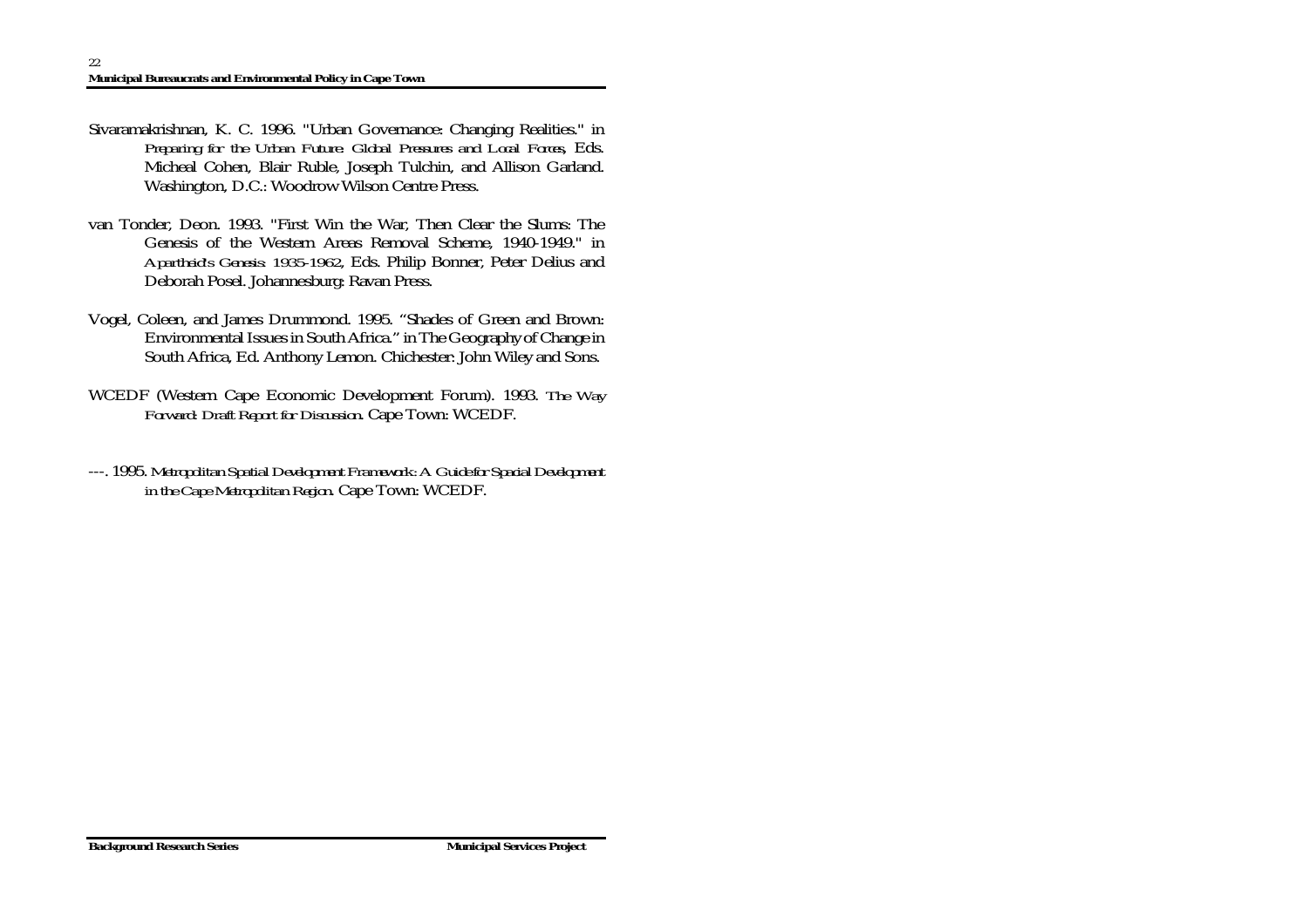#### **Municipal Bureaucrats and Environmental Policy in Cape Town**

1. I have chosen to use "African", "coloured", "Asian" and "white" to describe the four major apartheid racial categories, and have adopted the most common use of upper and lower case letters. The term "black" is used to refer to Africans, coloureds and Asians as a whole, in recognition of their common oppression under apartheid.

2. Current South African parliamentary procedure is for a Green Paper to be written by a team of government appointed "experts" and then distributed to the public and other government departments for comments/suggestions. The document is then rewritten as a (draft) White Paper and eventually tabled in Parliament as new legislation. In the case of the Environmental Green and White Papers there was considerable public participation. All Government of South Africa Green and White Papers are available in the Internet at the following address: http://www.polity.org.za/govdocs/

3. In interviews with managers from these municipalities there would often be a map on the office wall that had blank space outside of the municipal boundaries for which they were responsible - as if nothing existed beyond the solid lines.

4. Statistics taken from annual reports and conversations with managerial staff at the various municipalities.

5. The four rankings used to quantify the levels of knowledge and understanding that bureaucrats have of environmental issues were based on the following criteria. At the bottom end of the scale was "no knowledge" - ie. managers displayed no understanding of an environmental issue even after being prompted with several examples or explanations. The next level was "very little knowledge" - ie. managers displayed some understanding of the issues and gave one or two examples but they usually had to be prompted with illustrations and had a poor sense of what causes the problems or what could be done about them. The third level was "moderately knowledgeable" - ie. managers would raise an issue on their own without any prompting, could provided several examples of what was being discussed, and could describe causes and effects with some insight. The final category was "extremely knowledgeable" - ie. managers could describe a wide range of relevant issues without being prompted by the interviewer and had in depth knowledge of the social and physical causes and consequences of the topic being discussed.

6. A total of seventy-two labourers, from the same municipalities as the managers, were interviewed. For a more detailed account of these interviews see McDonald (1994). On